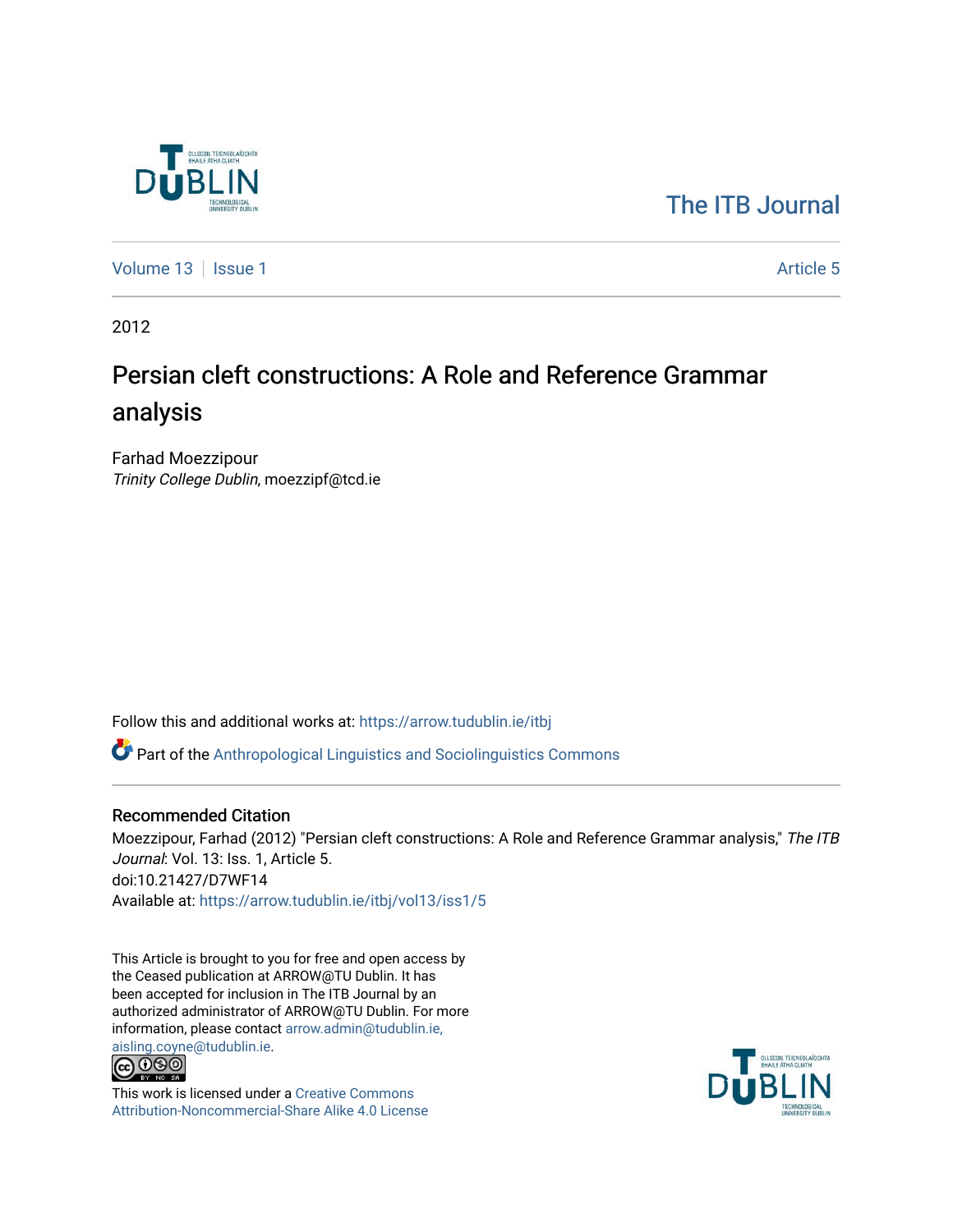# **Persian cleft constructions: A Role and Reference Grammar analysis**

# **Farhad Moezzipour moezzipf@tcd.ie Trinity College Dublin**

#### *Abstract*

*The present paper embarks on the study of Persian cleft construction within the framework of Role and Reference Grammar (RRG henceforth). RRG intends to investigate the interaction of syntax, semantics and pragmatics via the constituent, logical and focus structure as independent but interrelated domains of the paradigm. To start with, an attempt will be made regarding demonstrating the specification role of the cleft construction, which is a universally semantic property of the construction, in the syntactic, semantic and information structures. In Persian clefts, despite that the clefted constituent is the semantic argument of the predicator of the cleft clause, it bears the role of pragmatic predicate assigned by the matrix predicator and the optional presence of the cleft pronoun as well, originating from the non-isomorphic nature of the cleft construction which expresses a single semantic proposition through a bipartition syntax. Given that the copula does not agree with the clause-initial cleft pronoun, albeit with the clefted constituent, and also that the matrix grammatical elements are considered to be merely focalizers, the so-called demonstrative, i.e. "in" is regarded as emphatic pronoun. The syntax-information structure interface in the cleftlike constructions in Persian, such as extraposition and preposed adverbials forms one of the central analyses of this paper where it will be displayed that RRG is much more equipped than the other theories to reflect the linguistic interfaces within various grammatical constructions. Of the most important findings is the necessity to distinguish the anaphoric "in", '*this*' in the extraposition construction and the emphatic "in"* 'it' *in the cleft construction.* 

**List of Abbreviations**

**ACC**: accusative, **CLM**: clause linkage marker, **CONJ**: conjunctive, **DEIC**: deictic, **DEM**: demonstrative, **det**: determiner, **DCA**: direct core argument, **EZ**: ezafe , **IMPF**: imperfective, **IU**: information unit, **LDP**: left detached position, **MR**: macrorole, **NEG**: negative, **NOM**: nominative, **OM**: object marker, **PC**: pronominal clitic, **PN**: pronoun, **PREV**: preverbal particle, **PSA**: privileged syntactic argument, **PSPT**: past participle **SUB**.**CL**.: subordinate clause, SUBJ: subjunctive, **Notations**: **-**: affix boundary, **=**: clitic boundary

#### **1. Theoretical approaches to cleft construction**

Thus far, different approaches have been adopted in order to reveal the true nature of cleft construction among which generative ones enjoy more popularity. These studies fall broadly into two categories: extrapositional and expletive approaches. It is necessary to introduce the cleft construction before reviewing these approaches.

Lambrecht (2001) considers the cleft construction as a complex grammatical structure consisting of a matrix clause and a relative-like clause that collectively express one single semantic proposition which can also be expressed in the form of a single clause without a change in truth-conditions. Matrix clause is headed by a copula whose predicative argument, namely the clefted constituent is coindexed with the shared relativized argument of the cleft clause. On the other hand, Declerck (1988) defines cleft constructions as a series of 'specificational' sentences whose semantic role is to assign a value to a variable. In (1), *John* is a value occupying the position x in the variable "x opened the door".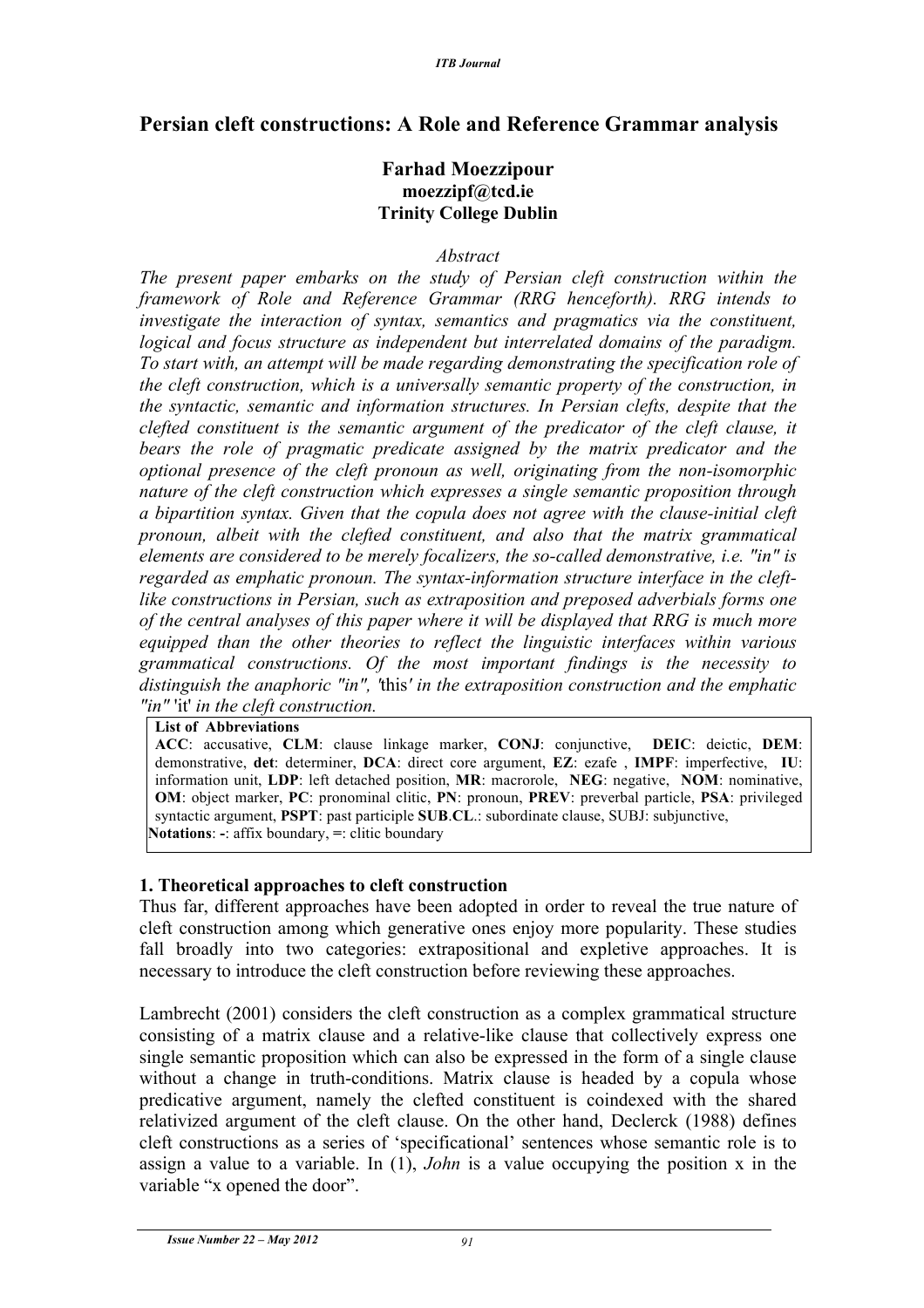(1) It was John who opened the door.

Extrapositional approach, originating from Jespersen's analysis (1927), treats the cleft pronoun and the cleft clause as a discontinuous semantic unit which correlates with the clefted constituent via the copula. The cleft pronoun, in fact, takes a referential interpretation as the extraposed cleft clause serves a modifying function for that. The identity relationship in (2) accentuates the copular nature of the cleft construction.

(2) It was John that I saw.  $\longrightarrow$  [it+ that I saw] was [John]

Expletive approach, having precedent in Jespersen's later-on analysis (1937) focuses on the relationship borne by the clefted constituent and the clef clause leading to the consideration of the matrix elements, including the cleft pronoun and copula, as semantically inert elements as if they were not existent in the sentence. Now consider (3) in which the matrix elements make no semantic contributions to the meaning of the sentence and the cleft sentence and its non-cleft counterpart are semantically interpreted equally.

(3) It was John + that I saw.  $\longrightarrow$  [John I saw]

It should be noted that the derivational analyses of the cleft construction mainly suffer the shortcoming that the relation between the matrix clause and the cleft clause in the extrapositional approach as well as the one between the internal constituents of the matrix clause in the expletive approach have been sidelined. There are of course alternative approaches which take a non-derivational view on cleft construction in contrast to the above-mentioned approaches, which are essentially concerned with the derivational models of grammar. For instance, Hedberg (2000) argues that neither the extrapositional nor the expletive approaches can present a thorough analysis for examining the semantic and syntactic properties of the cleft construction. She is inclined to provide a comprehensive analysis instead, using both the foundational blocks of the afore-mentioned approaches. In Hedberg's analysis, opposed to the expletive approach, the cleft pronoun is not semantically and syntactically pleonastic. Rather, the cleft pronoun in association with the cleft clause forms a discontinuous semantic unit which is pragmatically interpreted as a definite referring expression in which the cleft pronoun plays the role of definite article. Following Abney (1987), the importance of her analysis pivots around the assumption that the cleft pronoun and the cleft clause together indicate a definite referring expression where the cleft pronoun pragmatically functions as determiner and the cleft clause functions as its nominal complement, as illustrated in figure 1.



## **Figure 1: The cleft pronoun and the cleft clause as definite referring expression**

Hedberg (ibid) introduces a new insight to the syntactic analysis of *it*-cleft sentences which embodies both the extrapositional and expletive accounts along with the simultaneous semantic and pragmatic analysis of *it*-clefts in terms of the analogy drawn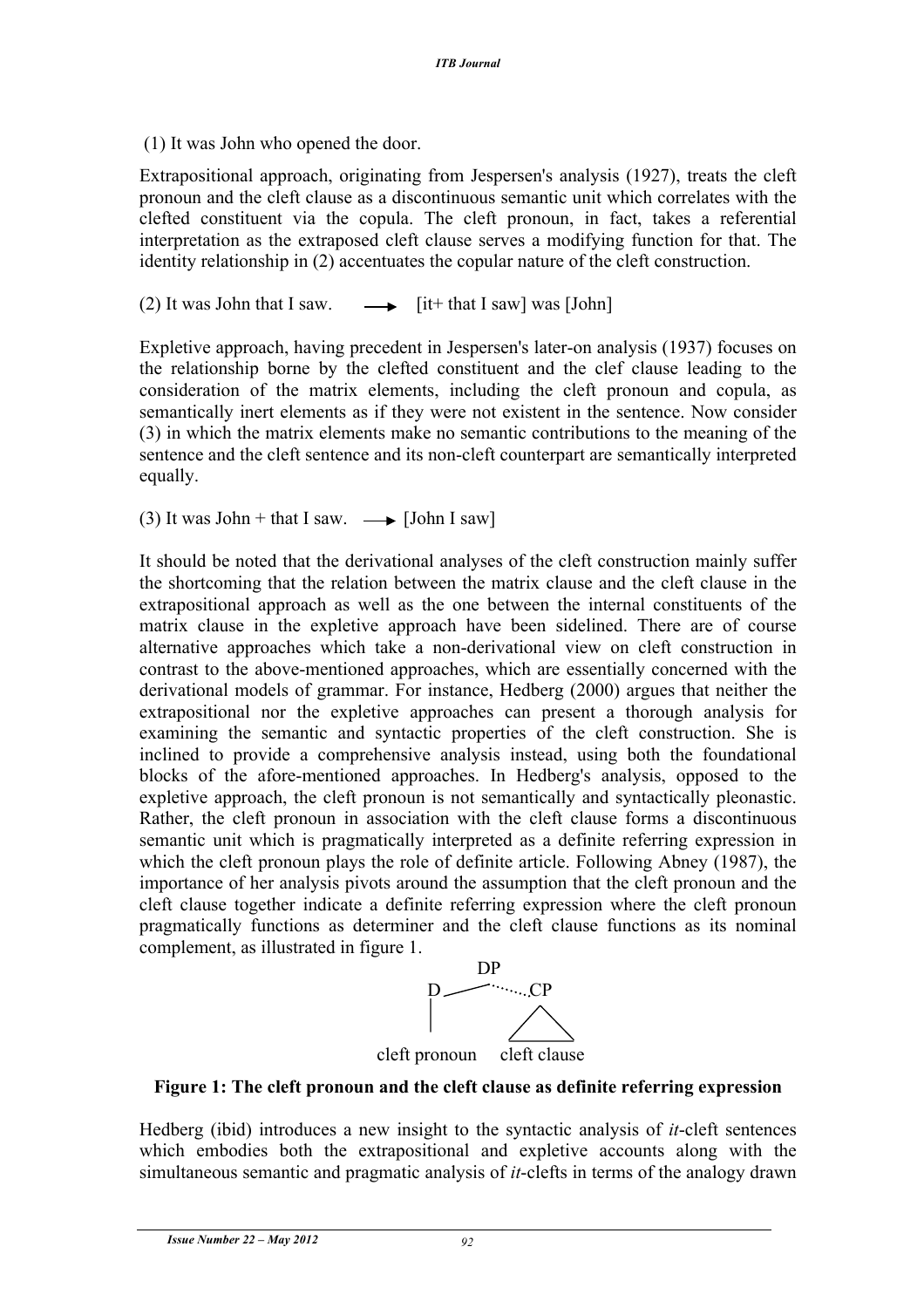between definite determiner phrase and cleft pronoun plus cleft clause. Hedberg introduces cleft clause as bearing direct semantic and pragmatic relation to the cleft pronoun and direct syntactic relation to the clefted constituent. In syntactic terms, cleft clause is "a complement extraposed from the subject DP and adjoined to the clefted constituent" (ibid: 912). The adjunction premise is the contribution of Hedberg's analysis not only to abandon the conjecture that the cleft clause in cleft constructions is restrictive, but also to clarify the non-restrictiveness nature of the cleft clause.

Lambrecht (2001) proposes a discourse-functional framework for the analysis of the cleft construction. He makes use of Jespersen's non-derivational approach (1937) in which the matrix sequence of *it is* and the relative pronoun or the complementizer are treated as grammatical elements which do not enter into the semantic composition of the sentence. He attempts to accommodate a construction grammar basis for the explanation of the non-compositionality of *it*-clefts which implies that the matrix clause and the cleft clause constitute together a constructional unit whose meaning does not correspond to the meaning of the individual semantic units in the cleft construction. In his non-derivational account, Lambrecht (ibid: 468) considers the cleft pronoun as empty category, but as he mentions, "*it is not devoid of all meaning but merely that it does not play a semantic role in its clause*". On the other hand, since the bi-clausal realization of *it*-clefts denotes a single semantic proposition, one of the two present predicators in the matrix and cleft clause must be semantically empty, and that is the copula in the matrix clause. Therefore, copula cannot assign theta roles to its arguments. However, the only indirect way to assign a theta role to the copular predicative argument is via relative clause predicator. The main question regarding Lambrecht's account is that if the cleft pronoun and cleft clause are semantically empty and the clefted constituent receives its theta role from the relative clause predicator, then what is their function? Lambrecht hypothesizes that the clefted constituent bears a pragmatic role, viz. *pragmatic predicate* assigned by the cleft pronoun and the cleft clause, while the clefted constituent receives its semantic role through the relative clause predicator. What differentiates Lambrecht's analysis from Jespersen's is that the former interprets the sequence of *it is* as both semantically and syntactically expletive as if they were not present. Conversely, Lambrecht takes the matrix predicator as bivalent predicator by which the focus phrase receives the role of syntactic predicate.

Davidse's approach (2000) also pioneers a constructional account of clefts. She argues that there are two semantic relations in *it*-clefts; one is coded between the relative clause and the clefted constituent as the antecedent that evokes a value-variable interpretation than a head-modifier or restrictive relation; and the other is established within the elements of the matrix clause. In Davidse's account, the cleft pronoun is not an expletive and the matrix clause imposes a specific 'quantificatial value'<sup>18</sup> on its complement. In order to dig into the constructional foundation of *it*-clefts, she utilizes Huddleston's analysis (1984) in which the basic distinctive feature of an *it*-cleft is that

<sup>&</sup>lt;sup>18</sup>. Quantificational value indicates an inherent property of cleft constructions which implies the fact that the clefted constituent due to being placed in the postcopular position is the only value satisfying the variable embodied in the form of relative clause. Put it differently, it specifies exhaustively from a total set of instances, potentially capable of being the value expressed by the clefted constituent, an elements that corresponds to the variable. The quantificational value in Davidse's terminology is akin to the "exhaustiveness implicature" used in Halvorsen (1978), Horn (1981), Decleck (1988), among others.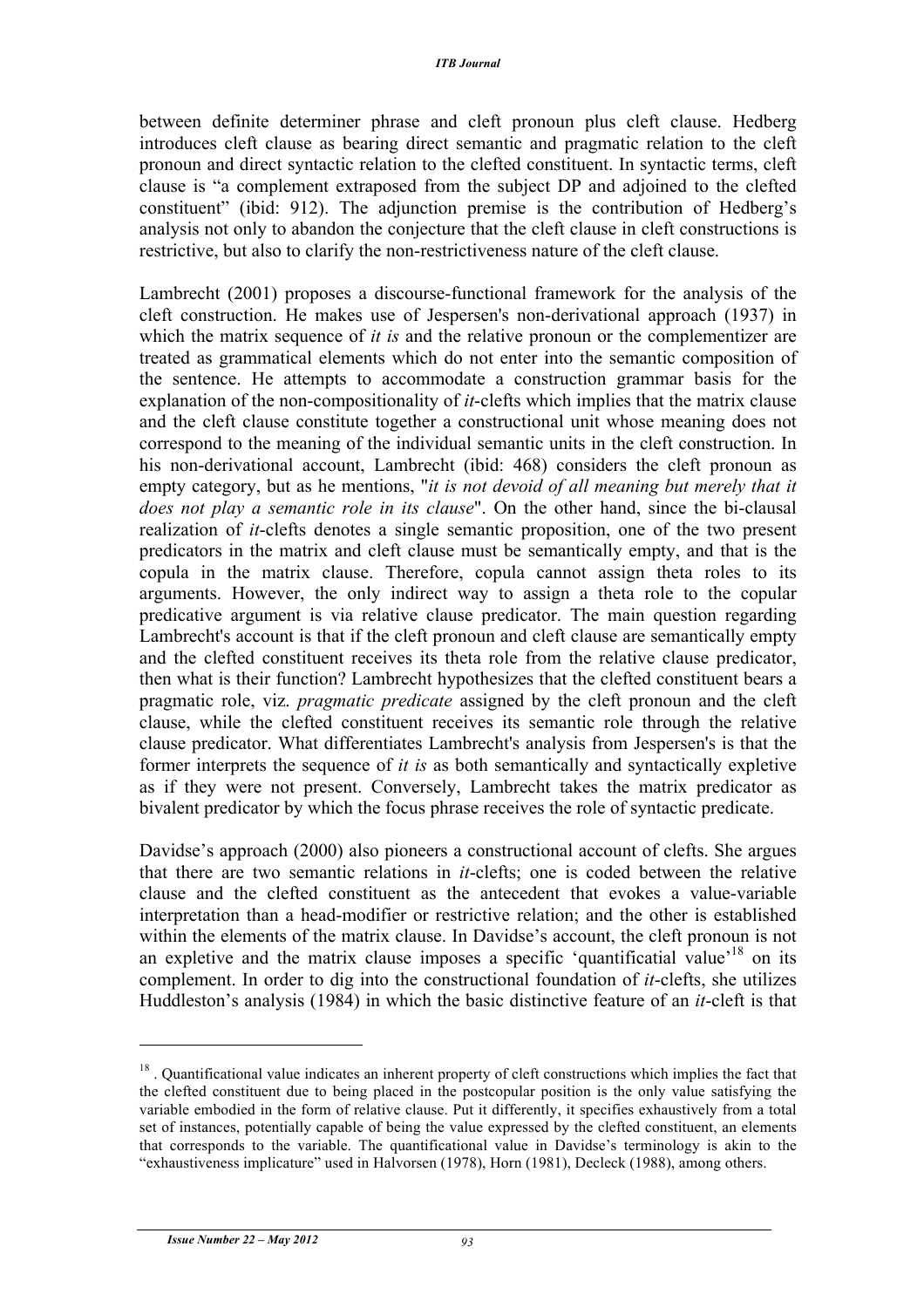the postverbal complement of the matrix clause and the relative clause do not form a grammatical unit even though the complement has an anaphoric relation to the relative clause; that is why Huddleston (ibid: 462) considers the relative clause in a cleft construction as "sui generis" which means 'unique to the construction'. In her attempt to disprove the claim that the relative clause in the cleft constructions is restrictive, Davidse (ibid:1103) makes a comparison regarding the type of the relative clause in the *it*-cleft sentences and identifying sentences such as (4) where it is displayed that the addressee is able to identify the referent via the restrictive relative clause (RRC henceforth) whereas it is the clefted constituent per se that assists the addressee to pick up the intended referent in (5), leaving aside the relative clause which is pragmatically presupposed in the preceding context.<sup>19</sup>

- (4) A: Who was that on the phone?
	- B: It was [the boy [who that caused all the trouble]  $_{\text{RBC}}$ ] NP.
- (5) A: Who caused all the trouble?
	- B: It was [the boy]  $_{NP}$  [(who/that) caused all the trouble]  $_{RC}$ .

More interestingly, despite that the most literature on RRG treats the whole postcopular NP as the antecedent; Davidse demonstrates that the RRC modifies only the nominal head whose combination with the RRC is grounded or identified by the determiner. This is in accordance with Langacker's cognitive modeling of RRC constructions (figure 2) in which the internal assembly of the RRC and the nominal head is regarded as an element of 'type specification' which restricts the head noun's type specification (1991: 432 cited in Davidse ibid: 1109). This contrasts with the antecedent in the cleft constructions which is the full NP (nominal head plus the determiner). Given that, the cognitive-semantic relation between the relative clause and its antecedent in the restrictive constructions and cleft constructions are respectively type specification and grounding as in the former the head noun designates a general type of an entity and in the latter the full NP designates a grounded instance.



#### **Figure 2: Internal dependency structure of a NP with a restrictive relative clause**

Pavey (2004) presents an insightful analysis of English *it*-cleft construction within RRG framework. Since I will employ the same paradigm for the analysis of Persian cleft constructions, I would prefer to provide a detailed characterization of her treatment of the English cleft construction here along with a sketch of RRG organization in the meanwhile. It is interesting to mention that Pavey also advocates the premise that clefts are required to be dealt with respect to the fact that they constitute a unique construction with unique syntactic, semantic and pragmatic features which are not

<sup>&</sup>lt;sup>19</sup>. The contrastive intonational pattern is the earlier-mentioned sentences is another criterion that supports the view that the relative clause in the cleft constructions is not by its very nature restrictive as *it*-cleft sentences are uttered on a compound fall-rise tone which enables the speaker to mark the clefted constituent as information focus denoting a contrastive reading. On the other hand, the identifying sentences are normally uttered with falling tone-final salient element, namely the RRC cannot intonationally constitute a separate tone unit (Haliday (1967: 237).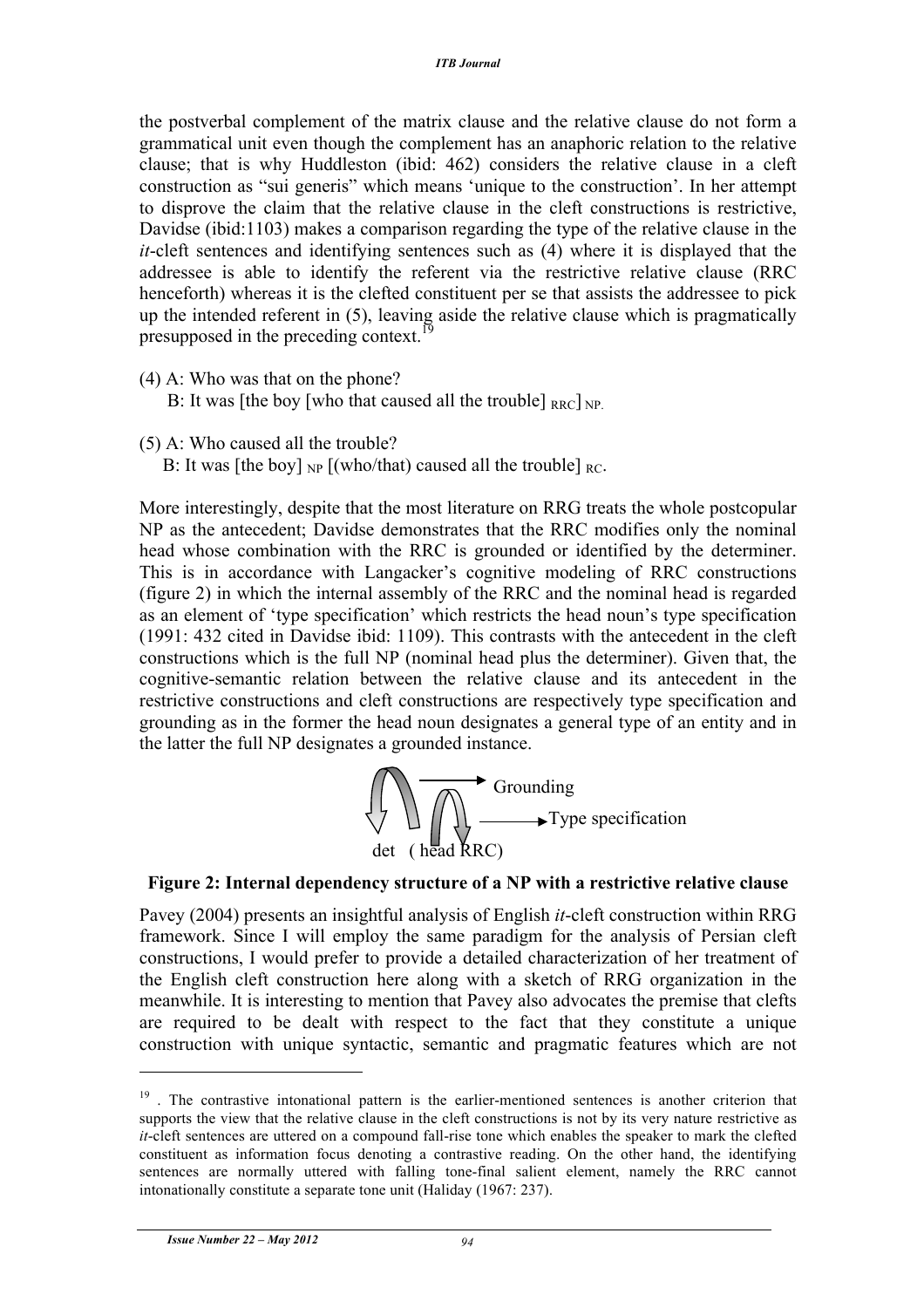applicable to their non-clefted counterparts. To account for the constructional architecture of English *it*-clefts, Pavey attempts to integrate the syntactic, semantic and informational characteristics of the cleft construction into a sort of an interlink between syntax, semantic and pragmatics modules of RRG so as to illustrate the adequacy of an interactional framework that enunciates the non-isomorphic substance of the cleft construction. Given that the derivational approaches either extrapositional or expletive focus only on one aspect of the cleft constructions whether the copular nature of the matrix clause in the former or the close affinity shared with the non-clefts in the latter, she maintains that the cleft pronoun is a syntactic core argument whose semantically dummy nature is represented through its absence in the semantic representation. *It* is dummy in the sense that it does not denote or describe a referent. Taking into account a discourse-deictic function for the cleft pronoun with respect to the cognitive status of the cleft clause based on Hedberg (2000) as well as its quantificational role regarding specifying an exhaustive value for the clefted constituent based on Davidse (2000), Pavey explicitly says, "it is simplistic to characterize the cleft pronoun as dummy expletive elements" (ibid: 154). Further, she disputes that the referential status of the cleft clause which leads to the selection of *it* or demonstratives (*that* or *this*) as cleft pronoun attributes a determiner-like function<sup>20</sup> which also consolidates the hypothesis that the cleft pronoun is not just dummy syntactic place-filler. It is worth noting that pavey benefits from the distinction made by Lambrecht (1994) between semantic and *pragmatic predicate* in order to explain the mismatch between syntactic structure and semantic composition of the cleft construction. She believes that the traditionally semantic definition of predicate as 'what is said about the subject/topic' sets aside the pragmatic considerations as the clefted constituent in the *it*-cleft narrow focus construction has a "pragmatically predicative function and yet is not semantically predicational".

Pragmatic predicate in the specificational sentences is defined as a predicate the designatum of which "is construed simultaneously as an argument on the level of semantics and as a predicate on the level of information structure" (Lambrecht 1994: 231). Thus, there is no constraint against the claim that a referring expression as clefted constituent plays the role of identification/specification rather than of predication. As for the referential status of clefted constituent, Pavey raises an issue where the clefted constituent might be a definite or an indefinite noun phrase. In case of definite noun phrase, the clefted constituent takes on a specific, referential, identifiable interpretation resulting from inclusiveness in the clefted constituent as the only value corresponding to the description expressed in the cleft clause. However, when an indefinite noun phrase appears as the clefted constituent, it is interpreted as specific but not as referential despite that the clefted constituent is already identifiable to some degree by the connection it holds to the cleft clause through coindexation. For example, in (6) what is being highlighted is that something 'specific' (a dog not a cat) meets the description in the cleft clause, not that a specific dog whose identity is clear to the hearer is involved in the eating act. Notably, the use of a referential indefinite noun phrase as clefted constituent triggers the rendering that the speaker gives only descriptive not identifying information about an identifiable entity due to his probable

 $^{20}$ . It is argued in Hedberg (2000) that Givenness Hierarchy (Gundel, Hedberg and Zacharsky 1993) can help the speakers select the appropriate form of the cleft pronoun. Since the cleft pronoun and the cleft clause serve as a discontinuous definite referring expression, by being aware of the givenness category of the cleft clause, the speakers will end up with the most appropriate form of the cleft pronoun.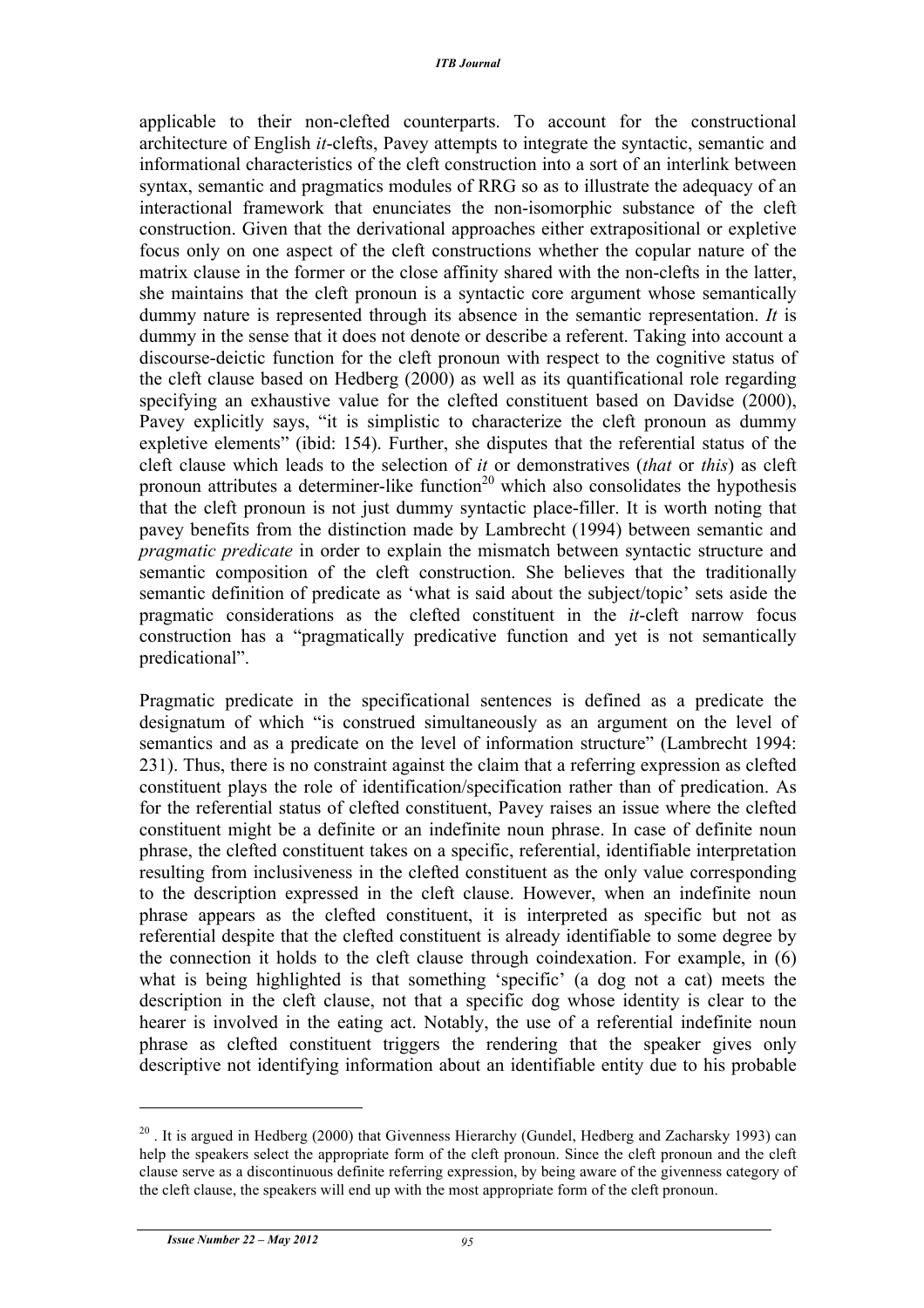reluctance or unawareness in revealing the full identification of the referent at the time of utterance, not that the speaker assists the hearer to build up a new representation for a previously unidentifiable entity. She argues that on one hand, the clefted constituent is identifiable because of its coindexed relationship to the generally presupposed variable, and its identifiability is not, to some degree, tied to the cognitive status of the variable, on the other. She suggests that the cleft constituent and the cleft clause, though coreferentially related, are semantically separate referring expressions.

(6) It is a dog that is eating your shoe.

The syntactic representation of *it*-clefts is diagrammed through the use of constituent and operator projection that are iconic by nature. The cleft pronoun is headed by the NP node. The node NUC anchoring the copula and the clefted constituent depicts the predicational nature of the clefted constituent. The cleft clause stands as periphery to the core in the matrix clause. One reason for the peripheral position of the cleft clause lies in that the cleft clause can be ellipted<sup>21</sup>. The constituent structure of the English  $it$ cleft sentence in (7) is represented below in figure 3.

(7) It was Caroline that hit Patrick.

Pavey also proposes the following logical structure for *it*-clefts in which the main predicate is **be΄** rather than the predicate in the subordinate cleft clause. The main predicate owns two arguments; the first one matches the semantic content of the cleft clause containing a coindexed element which corresponds to the second argument in the logical structure and is realized in the form of the clefted constituent. The logical structure with two distinct arguments concurs with the specificational function of *it*clefts as specifying a value for a variable. The point is that the logical structure of *it*clefts roughly parallels their information structure despite that such straightforward equivalence does not necessarily arise in the cleft sentences (Pavey 2004: 217).

(8) a. It is Martha that eats octopus.

- **be ΄** ([**do΄** (xi, [**eat΄** (xi, octopus)])], Marthai)
- b. It's Martha who eats octopus.
	- **be΄** ([**do΄** (whoi, [**eat΄** (whoi, octopus)])], Marthai)

 $21$ . When the cognitive status of the relative clause is in-focus or activated according to the Givenness Hierarchy (Gundel et al 1993), the cleft clause can be ellipted as it has been straightforwardly referred to in the prior discourse. This fact gives rise to the appearance of truncated *it*-clefts. Moreover, in case of relative pronoun in *it*-clefts, Pavey (2004: 206) assigns the pre-core slot to the relative pronoun. The syntactic structure of *it*-clefts with relative pronoun is not within the scope of the Persian clefts analysis and has been factored out for the sake of simplicity.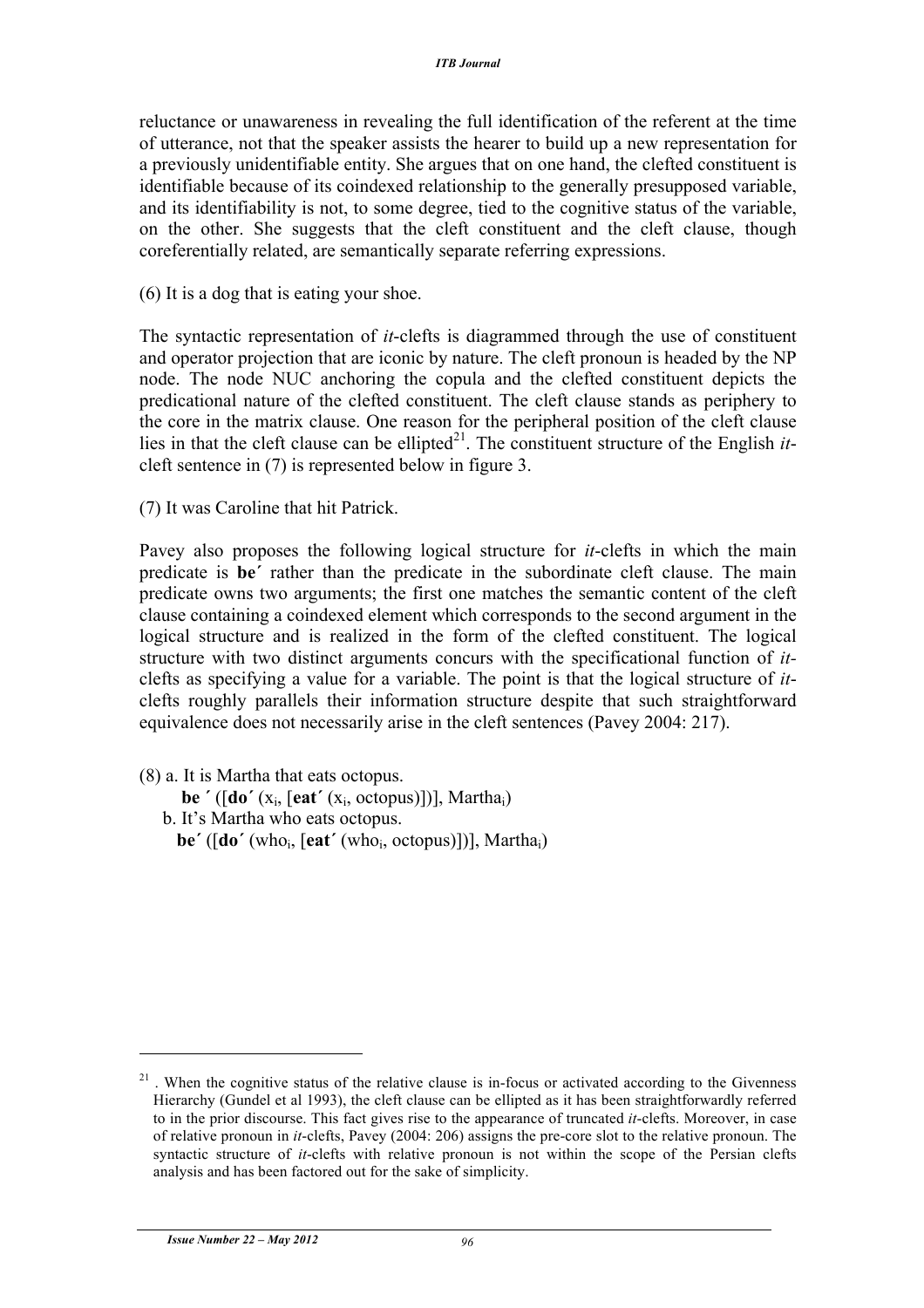

 **Figure 3: Syntactic structure of an English** *it***-cleft**

As for the information structure in *it*-clefts, the cleft clause is syntactically subordinate, thus interpreted as presupposition, and the clefted constituent is regarded as asserted information representing argument/narrow focus structure. The peripheral status of the cleft clause in relation to the matrix core results in its placement outside the actual focus domain. This can be shown by the infelicity occurring if an element within the cleft clause is questioned. The information structure in complex sentences is governed by a general constraint that Van Valin (2005: 214) puts in (9). The focus structure projection in (7) is represented below in figure 4.

## (9) *The potential focus domain in complex sentences*

A subordinate clause may be within the potential focus domain if it is a direct daughter of (a direct daughter of…) the clause node which is modified by the illocutionary force operator.

(10) Q: Was it Kim that arrived at the party late?

 A: NO, Pat. A: ?? NO, early. A: ?? No, the concert.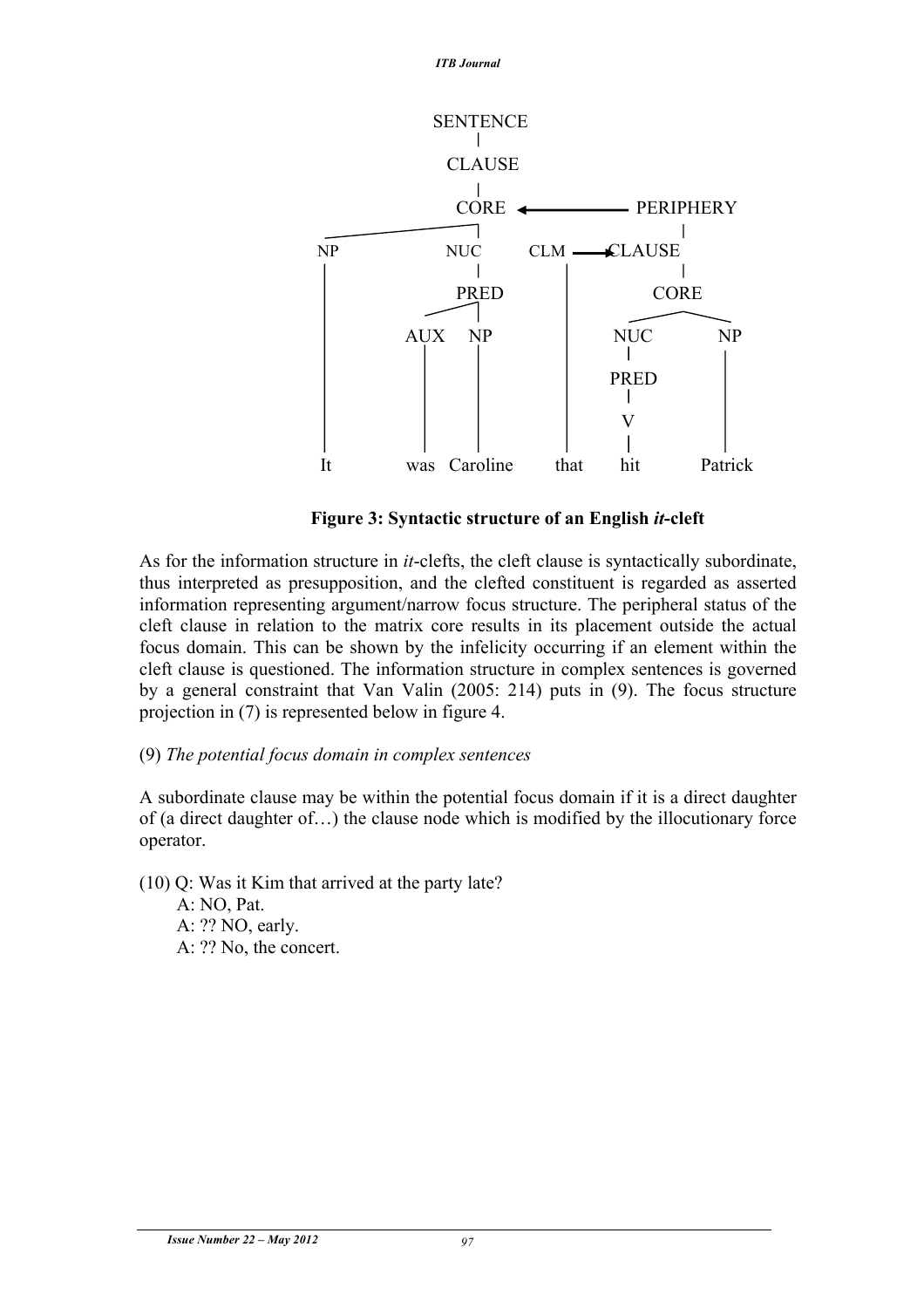

**Figure 4: Formal expression of information structure in** *it***-clefts**

## **2. An introduction to Persian clefts and pseudoclefts**

To date, few studies have been undertaken to explore the nature of Persian cleft and pseudo-cleft constructions. Following the works of Mahootian (1996), Gholam Alizade (1998), Karimi (2005), and Khormai and Shahbaz (2010), Persian exhibits three patterns of cleft and pseudo-cleft constructions viz. *it*-cleft sentences, basic *Wh*-cleft sentences and reverse *Wh*-cleft sentences. Clefting in Persian involves moving the focused element from its unmarked position to the start of the sentence followed by a copula (*bud-an* 'to be [PAST]') or (*hast-an* 'to be [PRES]') and a *ke* 'that*'* relative clause.

(11) in farhād bud ke širin=rā dust dāšt. this Farhad be.PAST.3SG that Shirin=OM love have.PAST.3SG 'It was Farhad who loved Shirin.'

It is possible to cleft the direct core arguments (DCAs) and oblique core arguments (OCAs) as well as peripheral adjuncts in Persian. Now consider the examples in (12), (13) and (14) which allow for the possibility for an indirect object, a prepositional adverbial and also a bare NP adverbial to occur in the clefted constituent slot.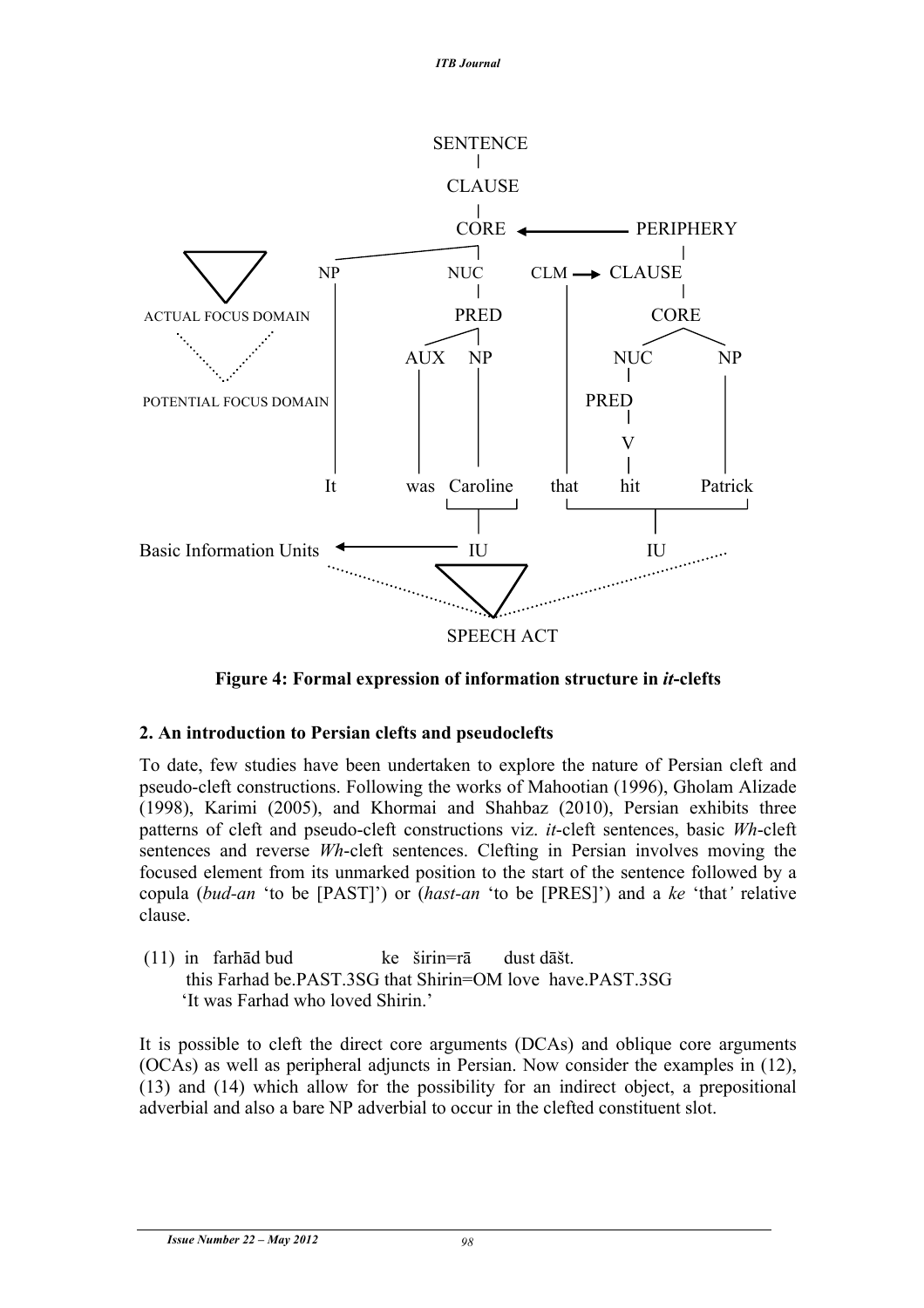- $(12)$  be rahju bud ke man ketāb=o dād-am. to Rahju be.PAST.3SG that PN.1SG book=OM give.PAST-1SG 'It was to Rahju that I gave the book.'
- (13) tu xiyābun bud ke man did-am=eš. in street be.PAST.3SG that PN.1SG see.PAST-1SG=PC SG 'It was on the street that I saw her.' (karimi 2005: 92)
- (14) diruz bud ke mehmun-ā res-id-an. Yesterday be.PAST.3SG that guest-PL arrive-PAST-3PL 'It was yesterday that the guests arrived.'

Mahootian (ibid: 118) defines pseudoclefting in terms of the movement of the nonfocused elements from their canonical positions preceded by phrases like *kasi ke* 'the one who', *čizi ke* 'the thing which', *jāi ke* 'the place where', *hengāmi ke* 'the time when', etc.

- (15) kasi ke asb dus dār-e minā-st. someone that horse like have.PRES-3SG Mina-be.PRES.3SG 'The one who likes horses is Mina.'
- (16) čizi ke rāmin diruz bā sang šekast šiše bud. thing that Ramin yesterday with stone break.PAST.3SG glass be.PAST.3SG 'The thing that Ramin broke with a stone was a pane of glass.'

The example in (17) is a reverse pseudocleft sentence, taken originally from Khormai and Shahbaz (ibid: 54).

(17) in ketab čizi-st ke mo $\gg$ arref=e nazariyy=e me $\gg$ yār mi-bāš-ad. this book thing=be.PRES.3SG that introducer=EZ theory=EZ standard IMPF-be.PRES-3SG 'This book is what introduces Standard Theory.'

The structure of basic and reverse pseudoclefts can be formulated by (18) and (19) respectively.

(18) 
$$
\begin{cases}\nKasi & 'the one' \\
\check{c}izi & 'the thing' \\
j\bar{a}I & 'the place' + ke-clause + clefted constituent + copula  
\nzamāni 'the time'  
\ndalili 'the reason'  
\n(19) Clefted constituent +  
\nJ\bar{a}ii & 'the one'  
\nzamāni 'the place' + copula + ke-clause  
\nzamāni 'the time'  
\ndalili 'the reason'
$$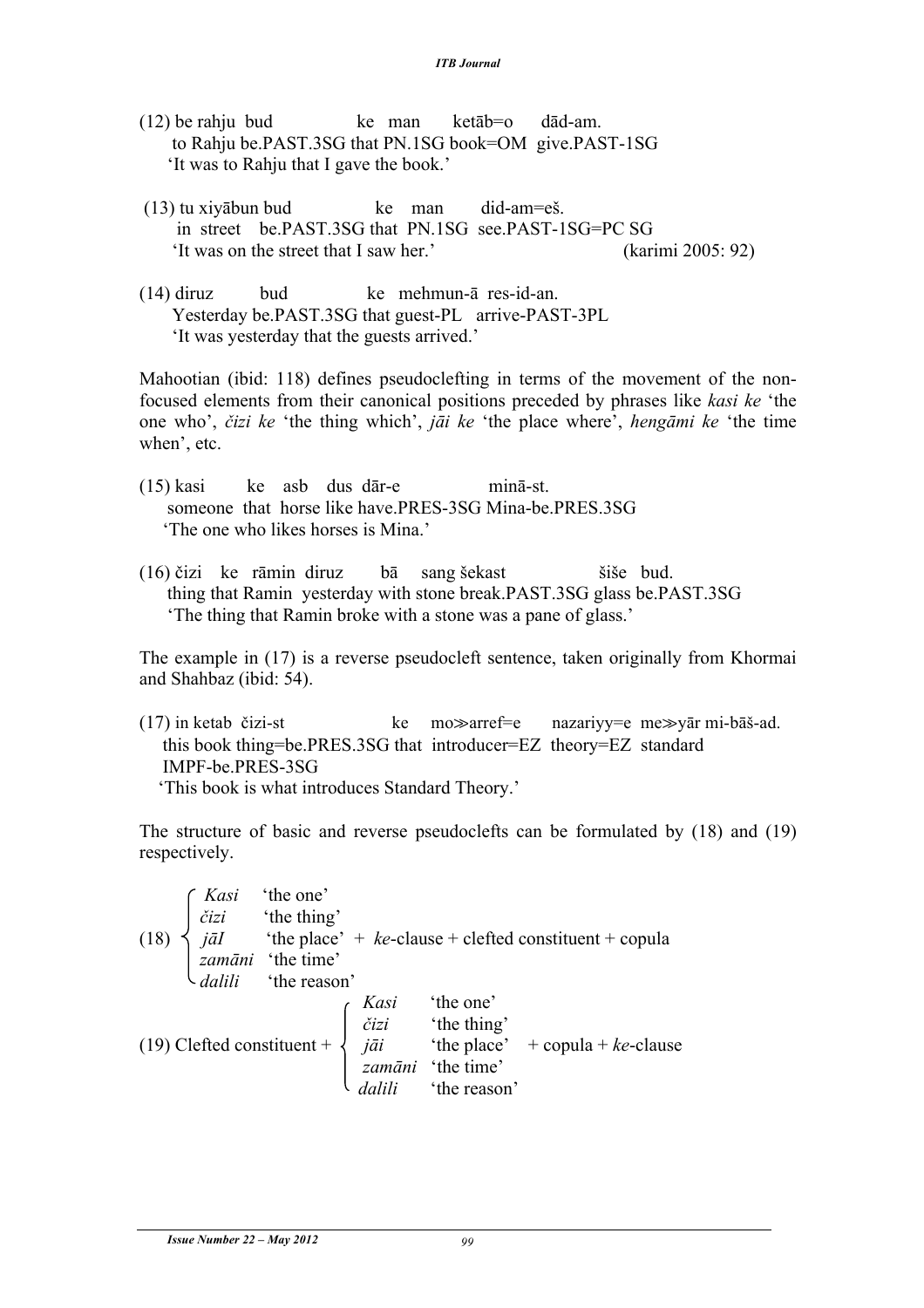#### **3. Syntactic Structure of Persian Clefts**

In this section, I attempt to take up the nexus-juncture relation in the first step to explore the layered structure of the clause in Persian cleft sentences. Working through the analysis proposed by Pavey (2004), the nexus-juncture relation in cleft constructions has to do with an ad-core subordination, which is largely motivated by adjoining a subordinate cleft clause to a matrix core through the complementizer, which is referred to as 'clause linkage maker' in RRG terminology. Naturally, the linkage type in *it*-clefts is an example of asymmetrical linkage, since the linked unit, the embedded clause, is contained within a sub-clausal unit, namely the matrix core. Why the cleft clause is placed in the periphery of the matrix core can be explained broadly by the two main reasons; one would be the fact that the cleft clause is a pragmatic presupposition by which the speaker signals the hearer to take for granted the proposition contained in the cleft clause. Secondly, the coindexation between the variable in the cleft clause and the value in the matrix clause will stimulate a syntactic dependency<sup>22</sup> leading to the placement of the cleft clause in the periphery. The layered structure of the clause for Persian cleft in (11) is given in figure 5. In this figure, I deliberately ignore going through the *in* RRG projection and look into that later.



## **Figure 5: Layered Structure of Clause in Persian clefts**

As diagrammed in figure 5, the clefted constituent is placed under the PRED node tracing back to the earlier proposal which offers that the clefts need to be treated as a type of specificational construction in which the clefted constituent functions as a pragmatic predicate. This is because of the predicative function of the clefted constituent that it is projected in the nucleus of the main pragmatic predicate. It was also pointed out that Lambrecht (2001:471) interprets the presence of the cleft pronoun (optional in null-subject languages like Persian and obligatory in non-prodrop languages like English) and the copula as if they did not exist in the sentence. Hence, they do not make significant contribution to the semantic appraisal of the sentence.

 $22$ . Abbott (2000) uses the term 'grammatical presupposition' to refer specifically to the grammatical constructions reflecting the fact that what is presupposed vs. what is asserted depends in part on the syntactic structure of the sentence.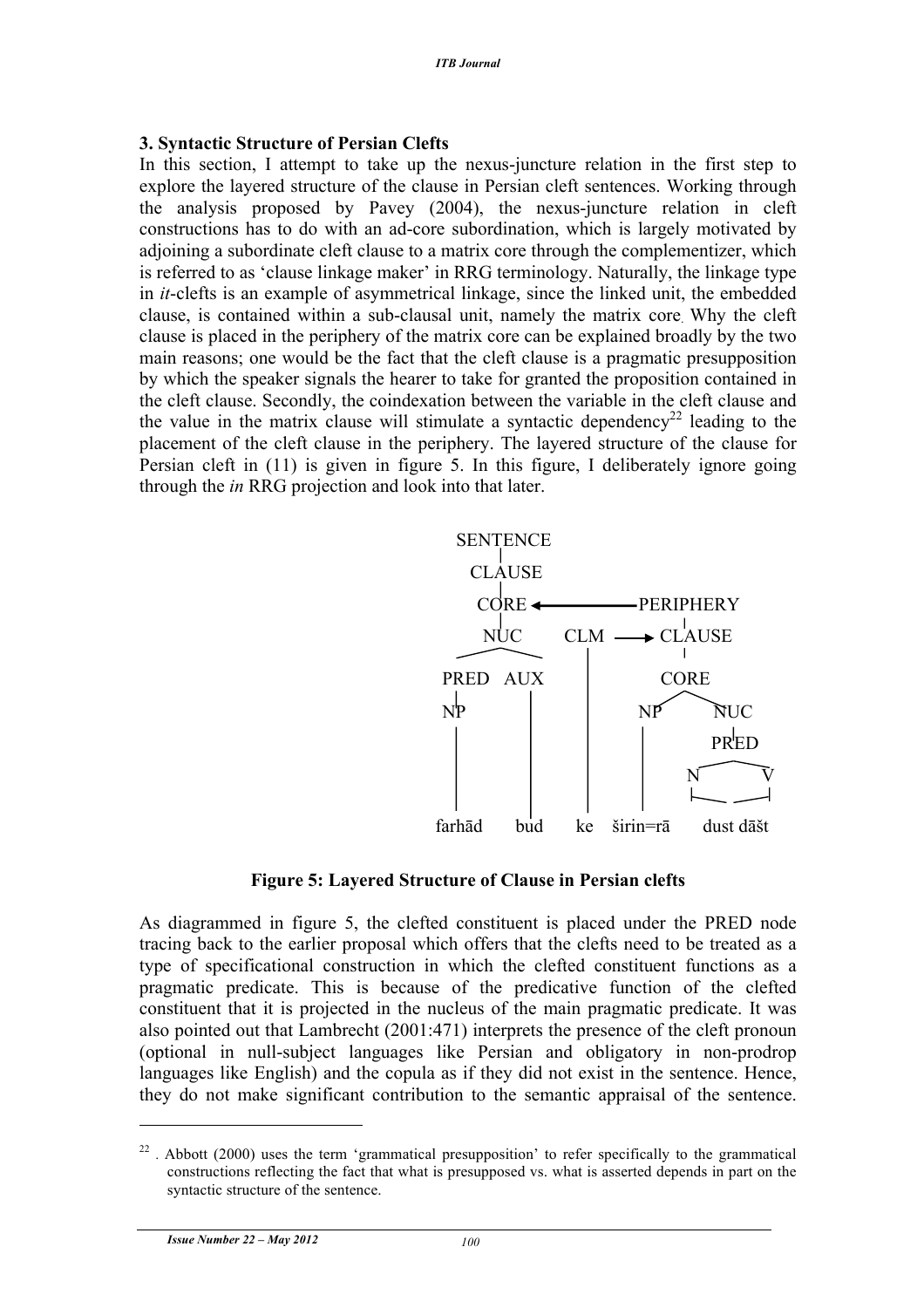Notwithstanding, the empty syntactic structure of an *it*-cleft viz. the presence of the copula in the first place along with the overt or covert pronominal subject entails that this sequence should be accounted for as a kind of focus marker affecting the information structure of the sentence alone, that is, a two-level analysis, whereby the clefted constituent receives its pragmatic role from the matrix predicator and its semantic role from the embedded predicator. Consequently, a thoroughly constructional account for the analysis of *it*-clefts requires that the focus relation between the clefted constituent and the cleft clause be captured by the conceptual distinction between the expressions 'pragmatic predicate' and 'pragmatic subject' on one hand, and 'semantic predicate' and 'semantic subject', on the other hand (Lambrecht 1994: 231). I can indicate the cited contrast by the examples in (20), where both signal a narrow focus structure, represented by primary stress on the initial NP in (a) and a syntacticallyarranged device, namely clefting in (b). The focus structure representation of the two sentences is as in (21).

- (20) a. **māšin=am** xarāb šod. Car=Pc.1SG broken-down become.PAST.3SG '**My car** broke down.' b. in **māšin=am** bud ke xarāb šod. this car=PC.1SG be.PAST.3SG that broken-down become.PAST.3SG 'It was my **car** that broke down.'
- (21) Presupposition: "Speaker's x broke down" Assertion<sup>: "x=</sup> car" Focus: "car" Focus domain: NP Pragmatic predicate: (copula) car

In (20a), the semantic predicate is the syntactic predicate phrase (or verb phrase) *xarāb šod* 'broke down' and it simultaneously codes the pragmatic subject *x ke xarāb šod* 'the x that broke down', whereas *māšinam* 'my car' is the semantic subject and the pragmatic predicate. In other words, the representation of information structure and syntactic structure in (20) can be displayed as in (22).

(22) a. x ke xarāb šod **māšinam** bud. Pragmatic subject Pragmatic predicate b. **māšin=am** xarāb šod. Semantic subject Semantic predicate

In (20b), the clefted constituent *māšinam* is the pragmatic predicate which is syntactically coded as a syntactic predicate phrase, i.e. the left-hand complement of the copula, while the semantic predicate is syntactically expressed by a relative clause. The pragmatically structuring of (20b) is identical with that of (20a) on the grounds that both sentences are representative of a narrow focus structure; one is represented prosodically and one is represented via a grammatical strategy of clefting. 'Copula' in the focus structure in (21) is an indication that the open proposition "x *xarāb šod"* 'x broke down' must be realized by clefting the undetermined value and relativizing the variable, which is reserved for the coding of the pragmatic presupposition. This claim is also supported by Pavey (ibid: 174). To sum up, Lambrecht (1994: 232) states that a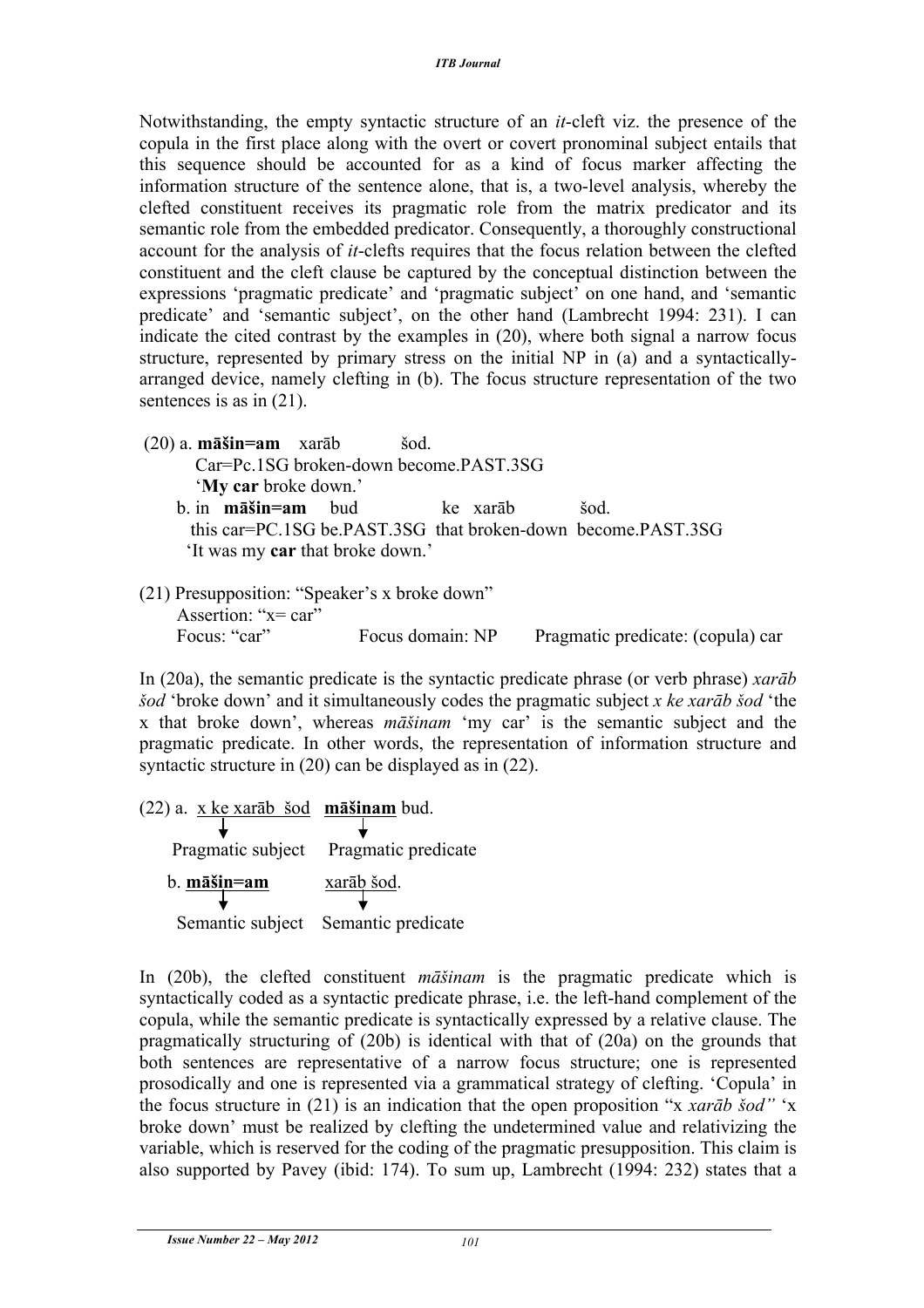narrow focus construction is a non-isomorphic mapping relation between syntactic and semantic categories on the one hand and syntactic and information structure categories on the other, and cleft constructions can be viewed as "grammatical strategies for overcoming disparities between semantic structure and information structure". This proves that cleft constructions are 'sui generis' (Huddleston 1984), 'awkward' (Sornicola 1988) 'value-for-variable specifying' (Declerck 1988; Davidse 2000) sentences the complexities of which cannot be grasped by concrete notions.

The interesting point about Persian cleft sentences is the fact that when the clefted constituent is a prepositional phrase  $(25 \& 26)$  or an adverbial  $(27)$ , the sentence is grammatically incorrect if *in* is included; but in case of a noun phrase (22 & 23) in the clefted constituent position, the sentence is definitely grammatical when *in* is present. Furthermore, the presence of *in* 'this' is optional when NPs are clefted.

 $(23)$  (in) šomā-hā bud-in ke mamlekat=o be in ruz andāxt-in. (this) PN.2PL-PL be.PAST-2PL that country=OM to this day brought.PAST-2PL 'It was you who brought the country to this state.'

(24)

- (in) kimiyā bud ke tunest bā un be-sāz-e.
- (this) Kimiya be.PAST.3SG that can.PAST.3SG with PN.3SG SUBJ-put up.PRES-3SG 'It was Kimiya who was able to put up with him.'
- $(25)$  (\*in) be rahju bud ke man ketāb=o dād-am. (this) to Rahju be.PAST.3SG that PN.1SG book=OM give.PAST-1SG 'It was to Rahju that I gave the book.'
- $(26)$  (\*in) tu xivābun bud ke man did-am=eš. (this) in street be.PAST.3SG that PN.1SG see.PAST-1SG=PC SG 'It was in the street that I saw her.'
- $(27)$  (\*in) ruz=e šambe bud ke man un=o did-am. (this) day=EZ Saturday be.PAST.3SG that PN.1SG PN.3SG=OM see.PAST-1SG 'It was Saturday when I saw him.'

Karimi (2005: 92) believes that Persian as a richly agreeing null-subject language lacks overt expletive. Comparing the sentences in (23)-(27), she analyzes that the optional presence of  $in'$  in (23) and (24) and the impossibility of its presence in (25)-(27) advocate the view that '*in*' needs to be treated as a demonstrative and not a real expletive. She also maintains that the absence of the impersonal 'there' as in existential constructions is another consideration that Persian does not have an overt expletive. I agree in part with Karimi's viewpoint that '*in*' can only be used in cleft constructions when the clefted constituent is an NP, and also her other claim that the inclusive occurrence of '*in*' with NPs would necessitate its deictic anaphoricity. However, this view would be problematic in terms of the analysis I will propose subsequently.

Time is ripe to determine the true nature of '*in*' in Persian clefts regarding an RRG account. I raise the same question posed by Karmi (ibid): "Can *in* in (23) and (24) be considered a demonstrative rather than an expletive?" To answer this, I would like to cite the distinction made in RRG with respect to head- or dependent-marking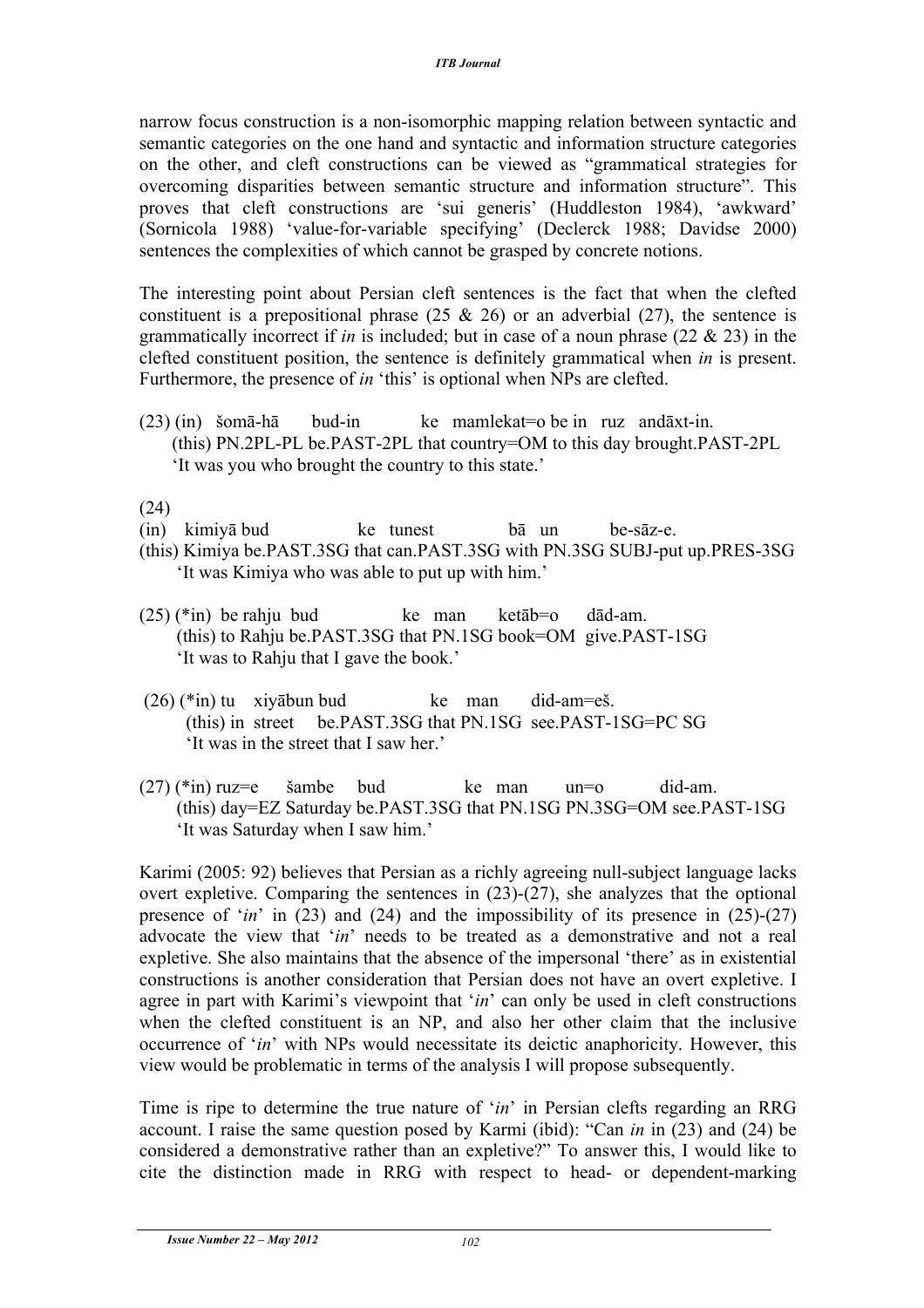languages. It should be pointed out that Persian is a pro-drop language that the agreement between verb and its subject both in number and person is coded by bound morphemes, which are marked on the verb. Correspondingly, Van Valin and LaPolla (1997: 331) indicate that in pro-drop dependent-marking languages such as Italian, Spanish, Icelandic, Croatian, etc, the overt independent NPs count as the core arguments, with the bound morphemes merely being agreement markers. In case of independent NPs absence, it is the bound morphemes that function as core arguments. This is the situation in Persian that bound morphemes are considered merely agreement marker when NP subjects are directly available in the sentence. To illustrate this fact, I represent the layered structure of the clause in the examples in (28) in figure (6).

(28) a. ānhā šiše=rā šekast-and. b. šiše=rā šekast-and. they glass=OM break.PAST-3pl 'They broke the glass.'



**Figure 6: Overt NP and bound morpheme as DCA in Persian**

In spite of the straightforward pattern of subject agreement in core transitive and intransitive clauses, as shown in (28), Persian NP-clefted sentences exhibit agreement inconsistency such that the form of the matrix core verb (copula) does not co-vary with the phi-features of the so-called demonstrative; instead it co-varies with the phi-features of the clefted NP, although it must be the case that agreement correlates with the nominative case assignment in null-subject languages. Moreover, in case of PP- or adverbial-clefted sentences, the so-called demonstrative cannot appear in the clauseinitial position, as shown in (25)-(27) and the verb agreement in the matrix core of the cleft sentence appears as default value of third singular. This inconsistent agreement pattern raises doubt on the axiom that first NPs in the Persian clauses decide the verb agreement. Clefts provide evidence not to rule out the contingency that Persian deviates from the generally accepted pattern of the verb agreement with the first NP in the clause.

Since the copula agrees with the phi-features of the clefted NPs in Persian, not with that of the optional '*in*', '*in*' cannot be considered as direct core argument of matrix predicator. Given that the privileged controller for agreement in the matrix clause is the clefted constituent, one would ask what the status of '*in*' in Persian clefts is. As discussed earlier, Lambrecht's (2001) constructional approach analyses the empty syntactic structure of the matrix clause, namely the succession of the copula and its overt or covert pronominal subject, to be a kind of 'focus marker' for the argument of another predicator. I believe that focus-assigning function of the matrix clause holds in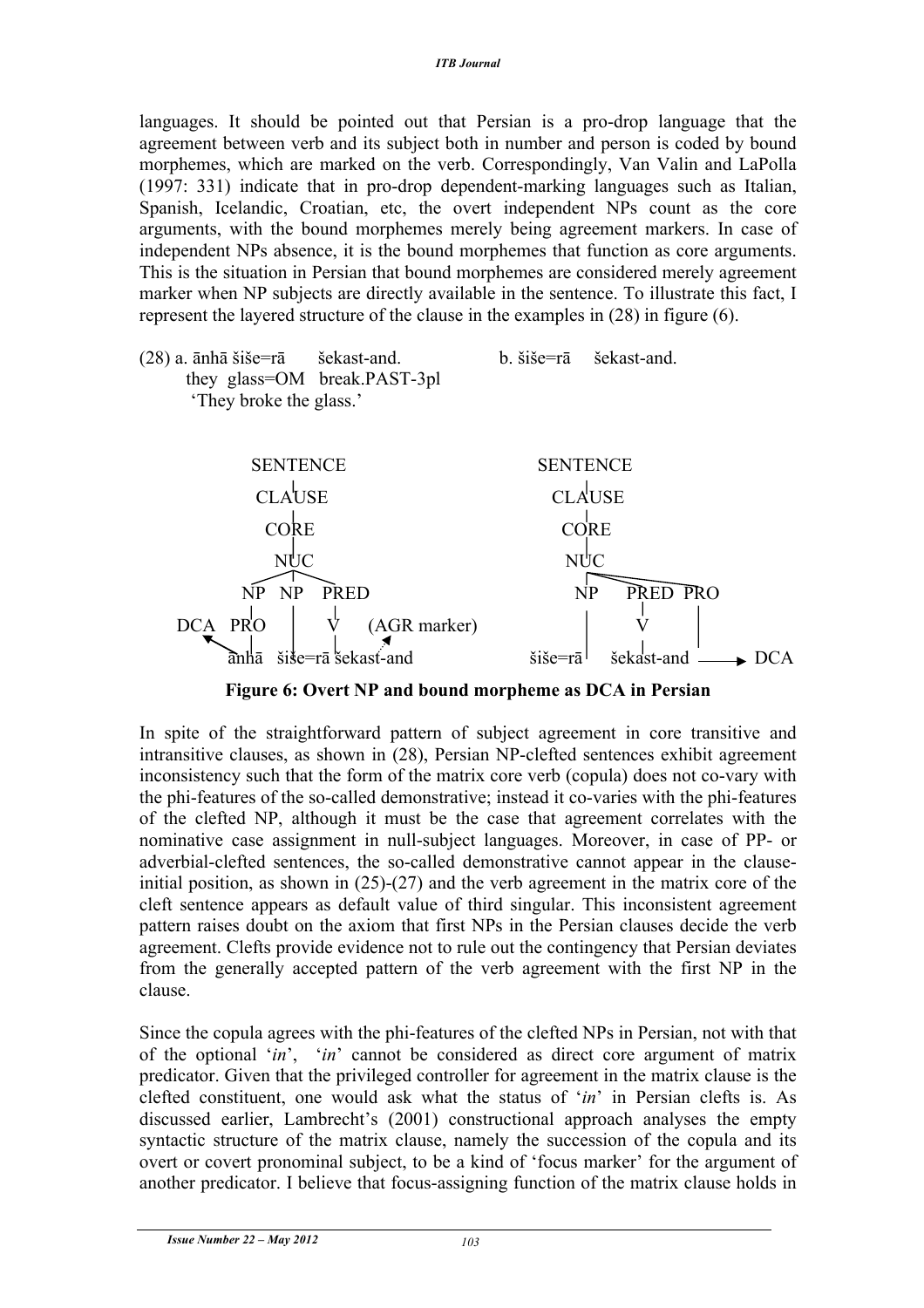Persian with such a nuisance that the optional cleft pronoun or the same so-called demonstrative is not a pronominal subject because copula fails to agree with it. Syntax cannot apparently provide an answer to our question. This is where information structure succeeds in accounting for the status of '*in*' which appears to be an overt expletive that plays a supportive, emphatic role when it is present in the matrix clause. By supportive, I mean that copula is the main instigator of the focus-marking function in cleft constructions as E.Kiss (1998) displays that copula has a [+focus] feature in the SPEC of AUX which triggers the focused-to-be element to possess the spec slot in the AUX node; the arbitrary presence of the expletive intensifies the focus-marking function of the copula. It is the case that Persian as opposed to non-prodrop languages like English does not require a dummy filler to be in the subject position so that the sentence be grammatical. The placement of the overt expletive '*in*' complies with the pragmatic competence of Persian speakers to maximize the focalizing task of Persian cleft constructions.

According to the issue raised above, I represent the overt expletive in the periphery of the clefted NP to highlight these facts:

1. Overt expletive in Persian clefts is not a DCA due to the verb agreement failure

2. The peripheral status of the overt expletive signals its arbitrariness as well as its contribution to double the focus marking function of clefts $^{23}$ .

 (i) ham-in ketāb=rā xarid. same-this book=OM buy.PAST.3SG 'He bought the same book.'

 $\overline{a}$ 

 (ii) čon-in asb-hā=ye qašangi tā be hālā did-e-id. Such-this horse-PL=EZ beautiful till to now see-PSPT-be.PRES-2PL 'Have you ever seen such beautiful horses?'

The emphatic function of *ham* can be observed by the stress falling on it (Mace, ibid.), and also on closer inspection, we realize that there is no indication of deictic expression in the English gloss of *hamin* 'the same' and *čonin* 'such'. Lazard (1957: 145) and Lambton (1966: 32) mention that Persian demonstratives, *in* 'this' and *ān* 'that' can be 'strengthened' by *ham.* This emphatic function has also been denoted by Persian grammarians such as Shafai (1984: 611); Anvari and Ahmadi Givi (1989: 263); Kalbasi (1992: 97); Nobahar (1993:205); Meshkatoddini (2005: 104).

It is interesting to know that Persian can exhibit the possibility that a proper noun is preceded by *in*. In this situation, one would have to consider the demonstrative as emphatic element which appears to strengthen the emotional load of the sentence, not to help the addressee identify the referent of the NP, because the proper nouns are inherently referential, hence no need to make them definite, unless the speaker intends to affect the addressee's emotion. Consider the following examples by which I attempt to convey what I mean by emotional load.

(i) A: be farhād goft-am age mašin=eš=o lāzem na-dār-e, be=het qarz=eš be-d-e, To Farhad say PAST-1SG if car=PC.3SG=OM need NEG-have PRES-3SG to=PC.2SG lend=PC.3SG SUBJ- give.PRES-3SG vali alaki goft ke lāzem=eš dār-e. but dishonestly say.PAST.3SG that need=PC.3SG have.PRES=3SG 'I told Farhad to lend you his car if he didn't need it, but he told me dishonestly that he did.'

B: **in** farhād ajab ādam=e mozaxrafi-ye. this Farhad what guy=EZ nasty-be.PRES.3SG

<sup>23</sup> . The emphatic contribution of '*in*' in Persian clefts is also confirmed by its combinability with *ham* and *če* as **emphatic** prefixes to form what Phillott (1919: 87) calls 'emphatic demonstrative pronouns', i.e. *ham-in* and *čon-in*. The examples below were taken from Mace (2003:59)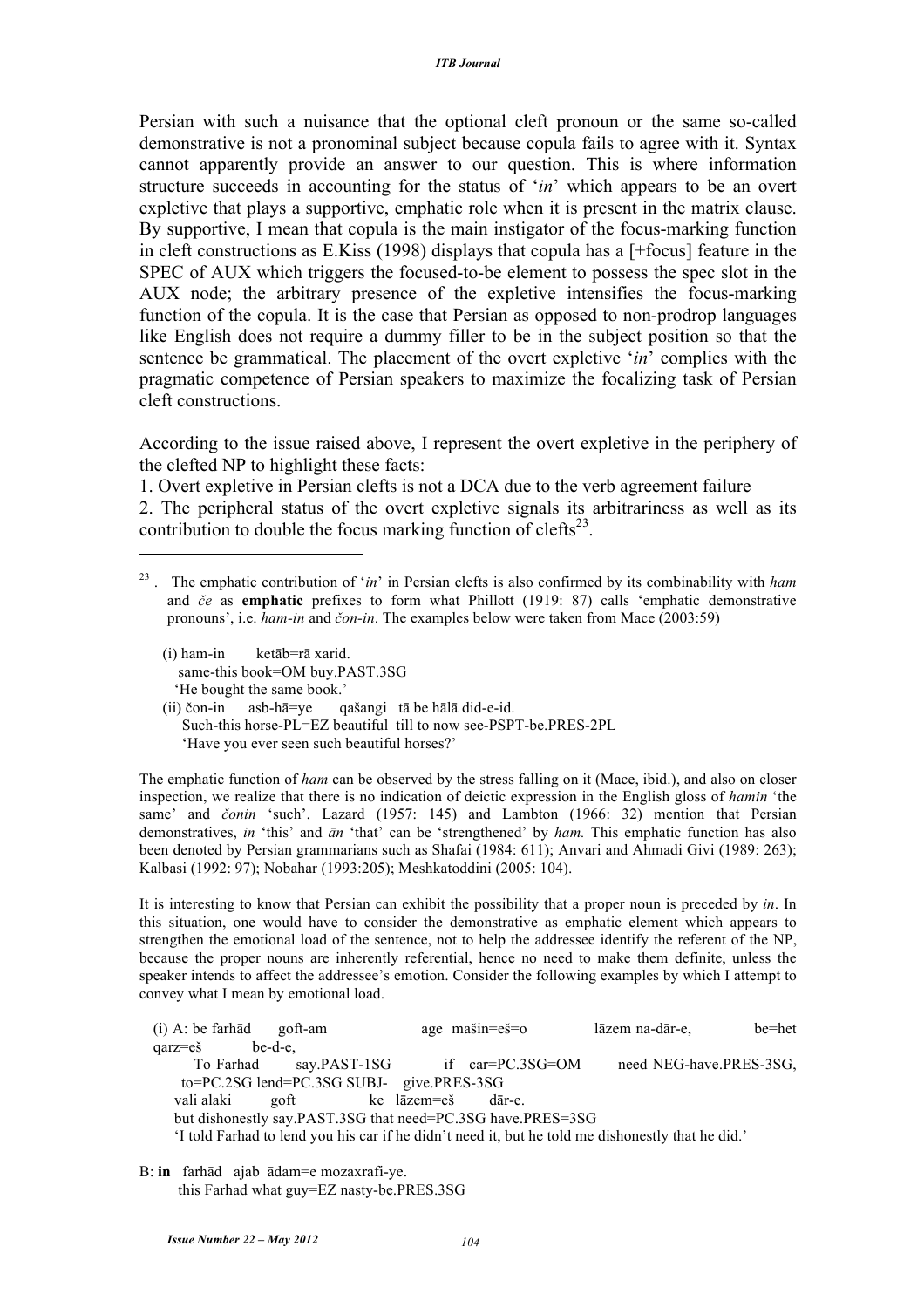To make this point clear, I will diaplay the syntactic representation of the example in (29) in figure 7.

(29) in man bud-am ke raft-am taraf=e xāhar=am. this PN.1SG be.PAST-1SG that walk.PAST-1SG towards=EZ sister=PC.1SG 'It was me who walked towards my sister.'

Here, I formulate the structural properties of Persian clefts following the argument provoked in the preceding lines in (30) and (31). Then, I will also show how these distinctive properties are stored in the syntactic inventory in figures 8 and 9.

(30) 
$$
(in_{\text{EMPH}})
$$
 + NP-clefted constituent as pragmatic predicate  
\n
$$
AUX/copula + CLM + Ad-core\nSUB.CL.\nagreement with II-features (person & number)24
$$

'What a nasty guy Farhad is.'

 $\overline{a}$ 

I would like to set up another context in which little Farhad and Neda are quarrelling and Neda asks her father to stop Farhad teasing her.

(ii) Neda: bābā!!! be **in** farhād ye čizi be-gu, man=o azyat mi-kon-e.

 daddy to this farhad one thing IMP-tell.ø, PN.1SG bother IMPF-do.PRES-3SG 'Daddy!!! Plz tell Fahad not to tease me.'

<sup>24</sup> . In Persian, plural inanimate subjects may appear with 3<sup>rd</sup> /default morphology without number agreement (Sedighi 2006: 38). Consider the following examples.

(i) in šaye?e-ha mardom=rā be xænde andāxt or (-an)

this rumor-**PL** people=OM to laughter drop.PAST.**3SG** or **(-3PL)**

'These rumors made people laugh.'

In RRG formulation of Persian clefts, the  $[\pm \text{ animacy}]$  feature must be attended because it leads us to an argument against that the clefted constituent is not in the subject position. Look at the examples below. (ii) a. [in tāktik-hā] $_{DP}$  bud ke irān=rā be jām=e jahāni bord.

 this tactics-**PL** be.PAST.**3SG** that Iran=OM to cup=Ez world take.PAST.**3SG** 'It was these tactics that took Iran to the World Cup.

b.  $\left[ \text{in} \text{ tāktik-hā} \right]_{\text{DP}}$  bud-and ke irān=rā be jām=e jahāni bord-and. this tactics-**PL** be.PAST-**3PL** that Iran=OM to cup=Ez world take-PAST-**3PL**

A closer look at (ii) reveals that in (a) the clefted constituent is an inanimate DP with which neither matrix clause nor relative clause verb agrees; however, both appear in default morphology agreement, namely third person. The reason behind considering the clefted constituent as DP is the fact that '*in*' in (a) and (b) is a demonstrative. Further, prosody can help us identify that the DP is an integrated tonic group with primary stress falling on the NP, i.e. *tāktik-hā.* Now consider the pair in (iii). (iii) a. in**'** [tāktik-hā]NP bud-and ke irān=rā be jām=e jahāni bord-and.

 this tactics-**PL** be.PAST-**3PL** that Iran=OM to cup=Ez world take-PAST-**3PL** 'It was the tactics that took Iran to the World Cup.'

b.\*in' [tāktik-hā]<sub>NP</sub> bud ke irān=rā be jām=e jahāni bord. this tactics-**PL** be.PAST.**3SG** that Iran=OM to cup=EZ world take.PAST.**3SG**

Above, I have illustrated the emphatic '*in*' being separated from the clefted constituent by a pause (**'**), which means prosodically that both '*in*' and the clefted constituents carry the primary stress. In other words, '*in*' in (iia) and (b) is a part of the clefted constituent and functions as deixis, whereas 'in' in (iiia) and (b) is separated from the clefted constituent by a pause and functions as emphatic marker. Moreover, the agreement failure with '*in*' in (iiib) and agreement success with the clefted constituent can provide the proof that the second NP is in the subject position of the matrix clause along with the fact that the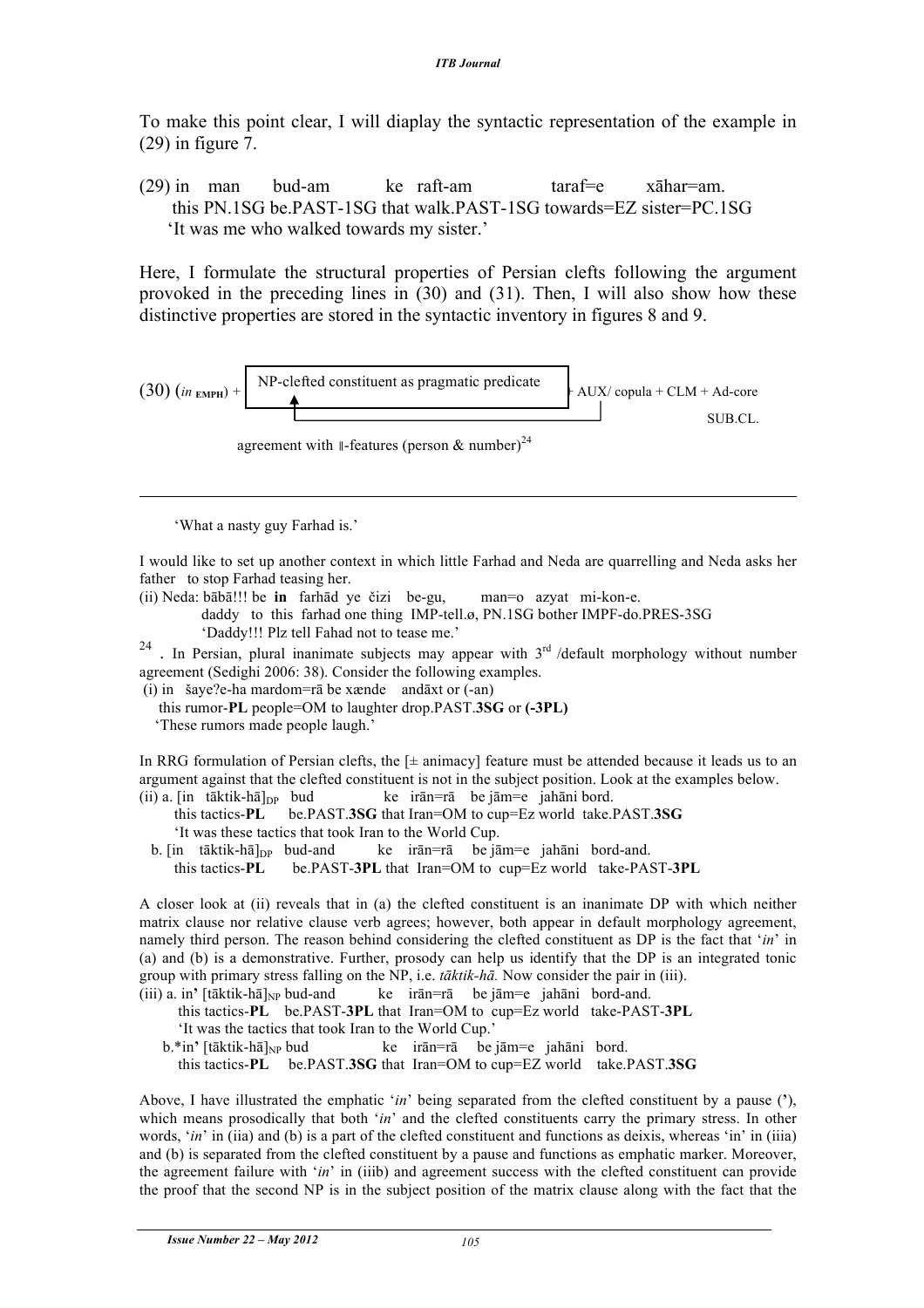





**Figure 8: Syntactic template for Persian NP-clefted construction**

emphatic function of '*in*' must be distinguished from its deictic function, which is illuminated by syntactic, prosodic and informational considerations.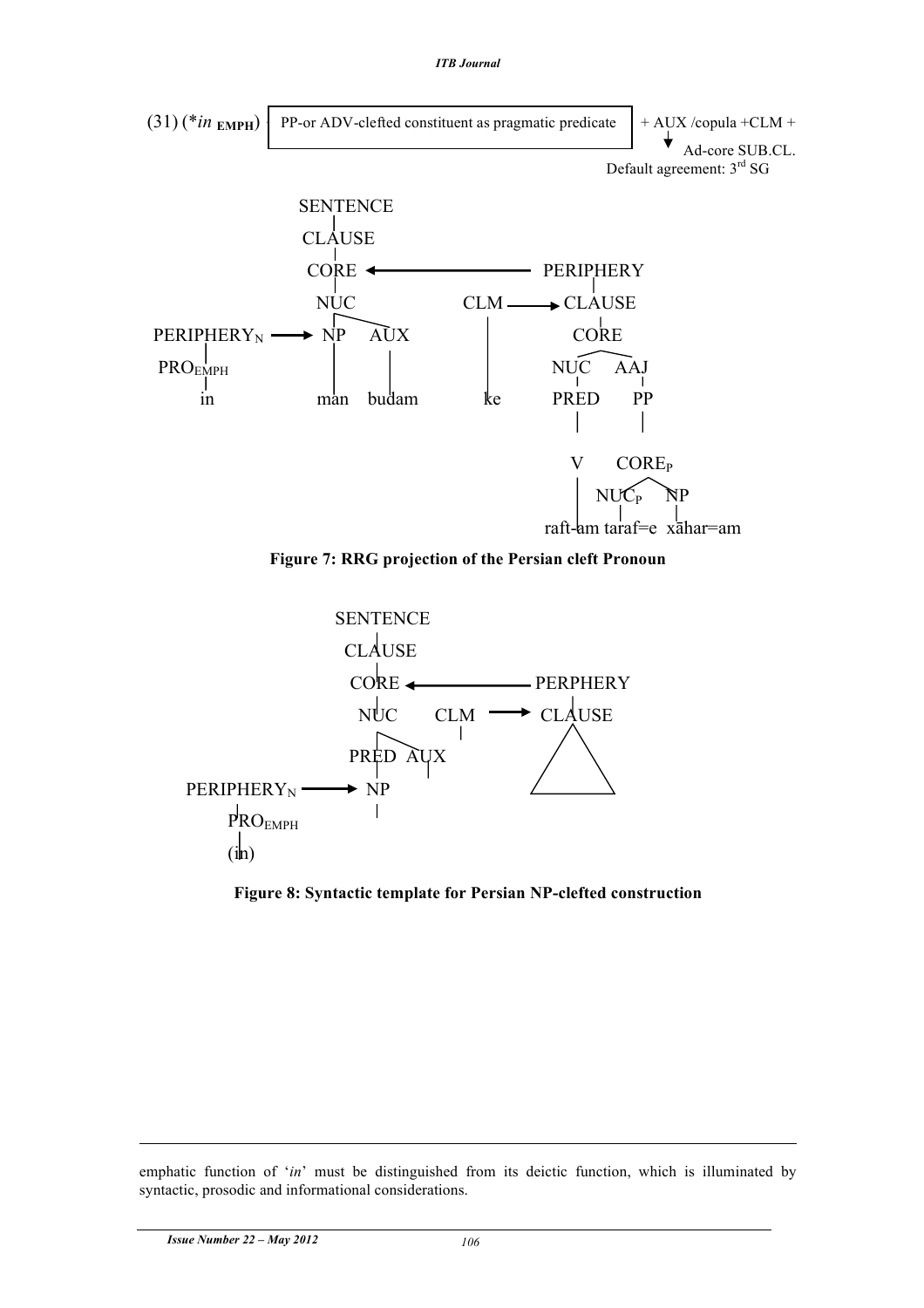

**Figure 9: Syntactic template for Persian PP- or ADV-clefted construction**

# **4. Semantic Structure of Persian Clefts**

Along the lines proposed by Pavey (2008), I employ an identical approach to the semantic representation of Persian clefts. She claims the function of noun phrases to alter from reference to predication. NPs which are non-specific and non-referential function as semantic predicate, whereas NPs which are specific and referential are referring expressions which probably function as pragmatic predicate in specificational sentences. Nominal semantic predicates are found in identificational sentences which provide descriptions, as in (32), while nominal pragmatic predicates are found in specificational sentences such as clefts and pseudoclefts, which serve to provide the hearer with the full identity of the particular entity the speaker has in mind, as in (33).

| (32) Monica is a chef.       | (chef: Semantic predicate with descriptive function)       |
|------------------------------|------------------------------------------------------------|
| $(33)$ George is the winner. | (winner: Pragmatic predicate with specificational function |

She argues convincingly that it is in the communicative exchange that participants are able to cope with the cognitive and grammatical coding of the discourse referents. The communication procedure in uttering a specificational sentence operates in a way that the hearer is not able to identify fully a particular referent, although recognizing or guessing somehow; hence, the speaker assists the hearer to make a full identification of the underspecified referent. To settle such underspecification, it is urgent for the variable to be specific, non-referential and for the value to predicate something of the variable; the reason Lambrecht exploits the pragmatic predicate term. As Pavey (ibid) discusses, *the bank robber* in the communicative exchange in (34) can be described as identifiable, specific and non-referential in (a); thus, the speaker B starts with the same theme to enable the hearer to come up with intended referent.

- (34) a. Who is the bank robber?
	- b. The bank robber is John Thomas.

As discussed earlier, the cleft sentences are considered as a type of copular specificational constructions that provide a value for a variable. So, the specificational function of *it*-clefts must be reflected in their logical structure. Following Van Valin (2005: 48), the logical structure of different types of copular sentences is represented as in (35).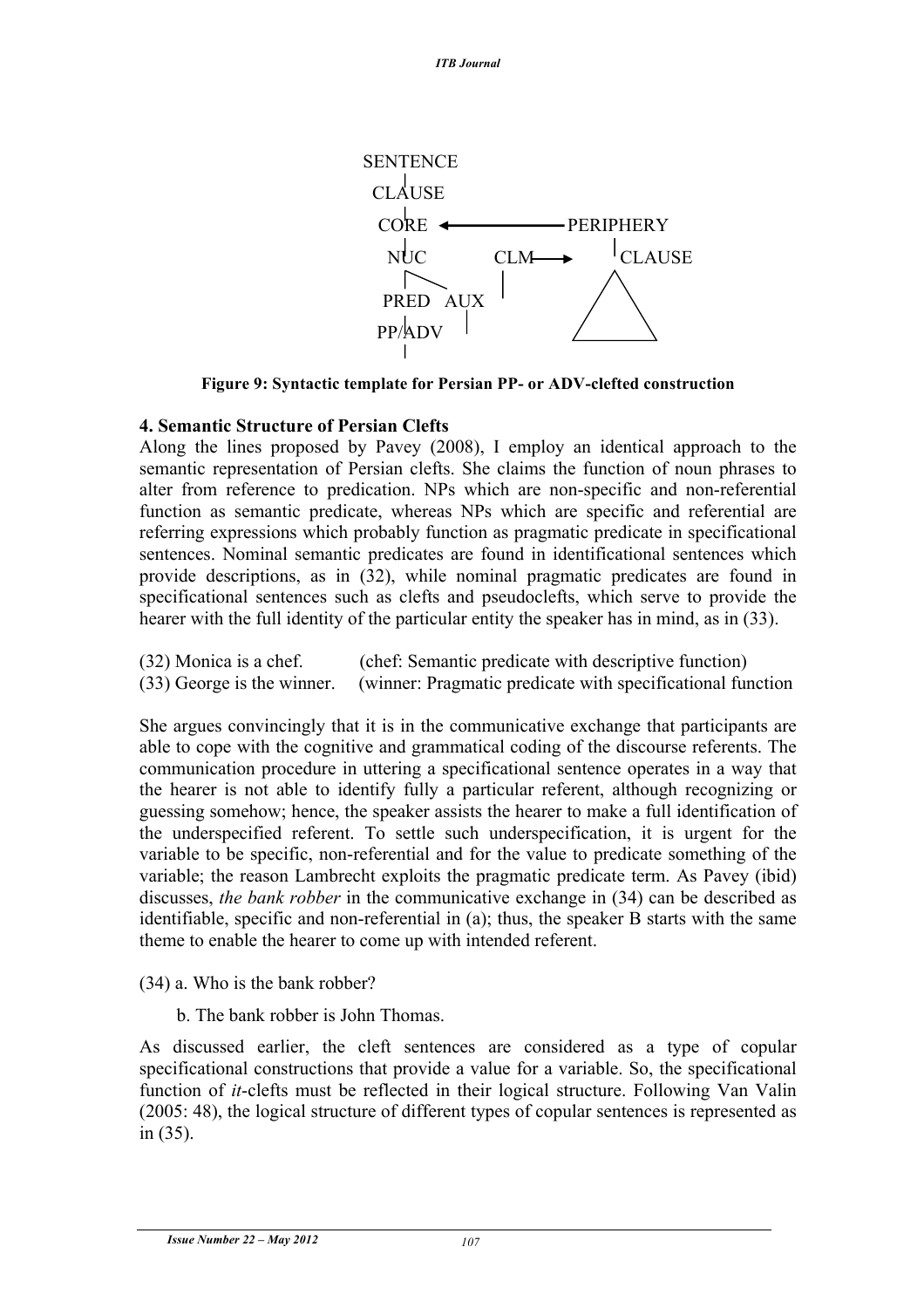| (35)                                                                      |                  |
|---------------------------------------------------------------------------|------------------|
| a. Pat is small: $be' (Pat, [small'])$                                    | Attributive      |
| b. Kim is a lawyer: $be'(Kim, [a lawyer'])$                               | Identificational |
| c. George is the winner: be' (George, [the winner'])                      | Specificational  |
| d. Kim's sister is Sandy's lawyer: equate' (Kim's sister, Sandy's lawyer) | Equational       |

Pavey (2004) indicates the specifying function by exploitation of **be΄** as the main predicate in the semantic structure of *it*-cleft constructions. This is the predicate used in the logical structure of the specificational sentences, as shown in (35c). It turns out that the specificational predicate is different from the English auxiliary *be* as it comes to mark specificational on a par with attributive and identificational predication. *Be* as auxiliary is not part of the predication in copular sentences.

The discrepancy between simple specificational sentences like (35c) and specificational cleft sentences can be identified by the value and variable being NPs in the former which contrasts with that the variable discourse referent not expressed syntactically as a noun phrase, although a relative-like clause in the clefts. **be΄** predicate contains two arguments represented as x and y. x equals the semantic content of the cleft clause (variable) and y corresponds to the clefted constituent (value). Since specification is the most remarkable property of *it*-clefts, we should make adequate provision to envisage it in syntactic, semantic and information structure representation of the sentences. The copula as well emphatic cleft pronoun in Persian clefts is the syntactic device in doing so. As for the semantic participation in accomplishing such a cooperative task, the internal logical structure of the cleft clause has an unfilled argument that is coindexed with the second argument of specificational **be΄**, i.e. x, representing the value. Therefore, I can illustrate the logical structure for Persian clefts in (11) as in (36).

(36) **be΄** ([**love ΄** (xi, shirin)], Farhadi)

The point I would like to make out is that the emphatic *in* has not been represented in the logical structure in (36); it implies that this emphatic element in the Persian clefts makes no syntactic or semantic contribution to their analysis; hence an expletive, it only cooperates with the copula to affect the information structure of the sentence and strengthen the focus marking nature of Persian clefts.

Predicative and non-predicative PPs can be clefted and placed in the focus position of Persian clefts. Based on the RRG-based account, argument-adjunct and adjunct prepositions are predicative by nature; thus, this semantic property must be mirrored in the logical structure of the predicative PP-clefted sentences. To this end, Pavey deploys the abstract logical structures, which were adopted in RRG theory by Van Valin and Lapolla (1997) for representing the English *wh*-words in the precore slot. The history of abstract logical structures dates back in Jurafsky (1992). **be-LOC΄** and **be-TEMP΄** are abstract logical structures in (37b΄) and (38b΄).

(37) a. qazal māni=ro tu madrese did.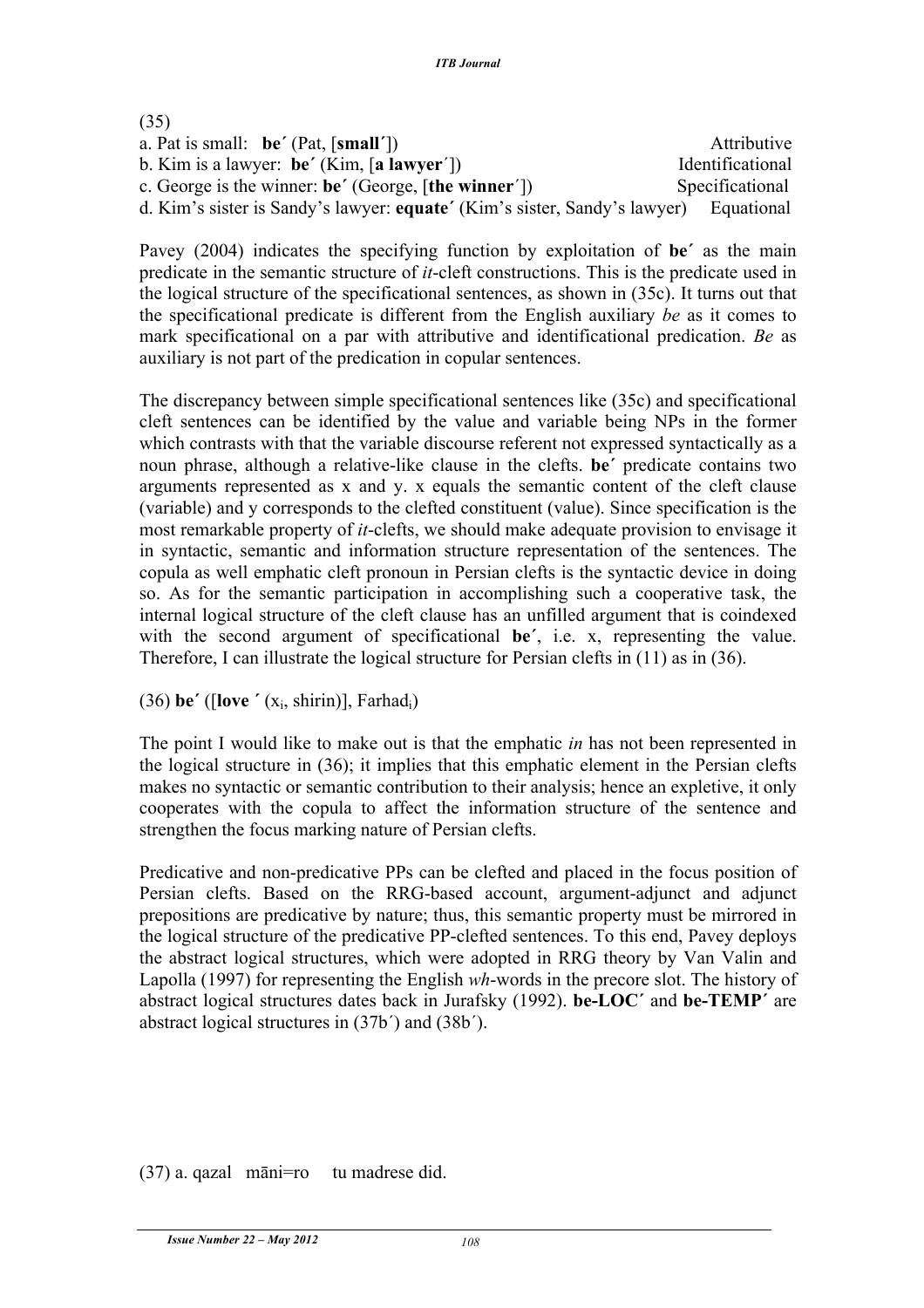Ghazal Mani=OM in school see.PAST.3SG 'Ghazal saw Mani in the school.' a΄. [**be-at΄** (madrese, [**see΄** (Ghazal, Mani)])] b. qazal māni=ro kojā did? Ghazal Mani=OM where see.PAST.3SG 'Where did Ghazal see Mani?' b΄. [**be-LOC΄** ( kojā, [**see΄** (Ghazal, Mani)])]  $(38)$  a. qazal māni=ro ba $\gg$ d=e madrese did. Ghazal Mani=OM after=EZ school see.PAST.3SG 'Ghazal saw Mani after the school.' a΄. [**be-after΄** (school, [**see΄** (Ghazal, Mani)])] b. qazal māni=ro kei did?

 Ghazal Mani=OM when see.PAST.3SG 'When did Ghazal see Mani?' b΄. [**be-TEMP΄** (key, [**see΄** (Ghazal, Mani)])]

If the clefted constituent is an argument-marking preposition with its NP complement, the NP is coindexed with an unvalued argument in the complex logical structure. This is shown in (39b). Pavey maintains that in the semantic representation, clefted argument-marking prepositional phrases are treated the same as clefted noun phrases and not represented in the logical structure of the sentence.

 $(39)$  a. be rahju bud ke man ketāb=o dād-am. to Rahju be.PAST.3SG that PN.1SG book=OM give.PAST-1SG 'It was to Rahju that I gave the book.' b. **be΄** ([**do΄** (1SG, Ø) CAUSE BECOME **have΄** (xi, ketāb)], Rahjui)

In case the clefted constituent is an argument-adjunct prepositional phrase, the abstract logical structure **be-LOC΄** is used.

 $(40)$  a. ruy=e miz bud ke ketāb=o gozāšt-am. on=EZ desk be.PAST.3SG that book=OM put.PAST-1SG 'It was on the desk that I put the book.' b.  **be΄** ([[**do΄** (1SG, Ø) CAUSE BECOME **be-LOC΄** (xi, ketābj)]], [**be-on΄** (miz, yj)]i)

As can be seen, the variable in the specificational logical structure contains an abstract logical structure the first argument of which x, representing the unvalued argument of the predicative preposition, is coindexed through 'i' with the value as the second argument of specificational predicate **be΄**. (y) in the value element of **be΄** flags the second argument of the locative predicate, coindexed with it by 'j'. This semantic representation covers up the specificational function of the Persian cleft constructions via **be΄** insertion, represented by coindexation in the logical structure.

When an adjunct prepositional phrase is clefted, Pavey (2004: 225) recommends to use locative or temporal abstract logical structures, i.e. **be-LOC΄** and **be-TEMP**΄.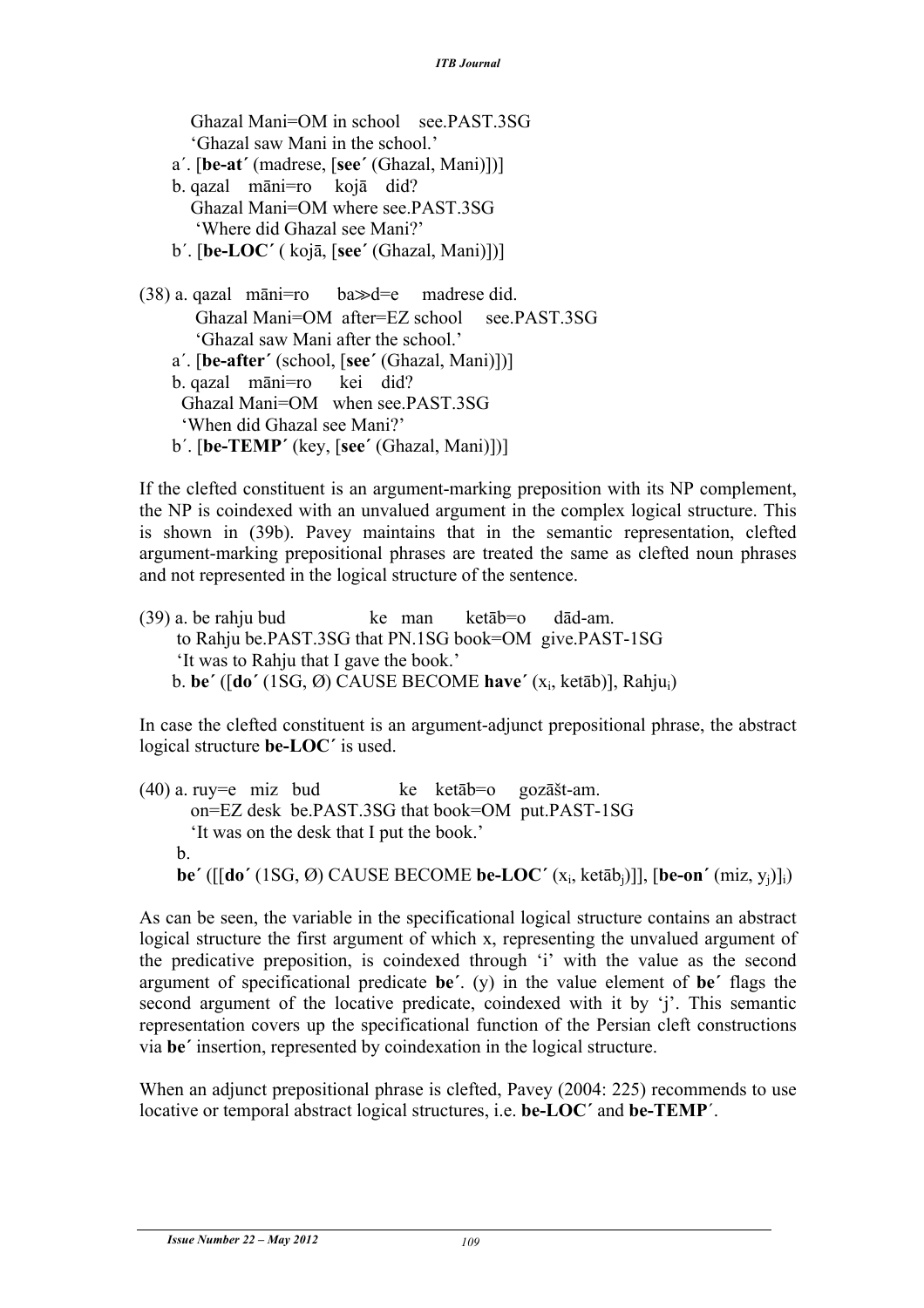$(41)$  a. tu xivābun bud ke man did-am=eš. in street be.PAST.3SG that PN.1SG see.PAST-1SG=PC SG 'It was on the street that I saw her.' b. **be΄** ([**be-LOC΄** (xi, [**see΄** (1SG, 3SG)] j)], [**be-in΄** (xiyabun, yj] i)

According to logical structure of the adjunct prepositional phrases as clefted constituent, there is no missing argument in the logical structure of the cleft clause, but since clefts are specificational, it is necessary to identify a value for a variable in the logical structure of prepositional phrase.

Temporal adjunct can also function as focus phrase in Persian clefts, as already noted. To represent the logical structure of adverbial-clefted constructions, the **be-TEMP΄** is used again.

(42) a. diruz bud ke farhād mahdi=ro be pārk bord. yesterday be.PAST.3SG that Farhad Mahdi=OM to park take.PAST.3SG 'It was yesterday that Farhad took Mahdi to the park.' b.

**be΄** ([**be-TEMP΄** (xi, [[**do΄** (Farhad, Ø)] CAUSE [BECOME **be-in΄** (park, Mahdi)]] j)], [**yesterday΄** (yj)] i)

# **5. Focus Structure of Persian Clefts**

Having taken a constructional approach to the analysis of Persian clefts so far, I follow up the taxonomy of focus structure, proposed by Lambrecht (1994), also adopted in RRG, with respect to the Persian clefts. Persian clefts are functionally narrow focus constructions in which the clefted constituent rests in the precopular actual focus domain in order to enable the addressee to interpret exhaustively the value element as specific referent holding a focus relation to a pragmatically presupposed proposition in the cleft clause.

Keep in mind that Persian clefts are semantically specificational constructions that provide a value for an underspecified element in the variable. It is noteworthy that focus of proposition is acknowledged not as a referential property of a denotatum in the discourse model; rather, as a relation established between the denotatum and the proposition.

This means that a focal denotatum may in principle have the same referent as a topical denotatum but what makes it focal is its new relation to the presupposition. In other words, a denotatum can be referentially given but relationally new. More strictly speaking, a cleft sentence is from a constructional viewpoint a disambiguative, discourse-pragmatic strategy on the side of the speaker to instruct the hearer to establish a pragmatic relation between a denotatum and a proposition. RRG provides the Persian speakers with two syntactic templates including the focus structure projection, given in figures 10 and 11.

The cleft clause is not placed in the focus domain because it is pragmatically and grammatically presupposed. As reflection of this, the units in the cleft clause cannot be interrogated, as shown in (43).

| $(43)$ Q: mahdi bud | ke farhād diruz | bord=eš | $\bar{\text{park}}?$ |
|---------------------|-----------------|---------|----------------------|
|---------------------|-----------------|---------|----------------------|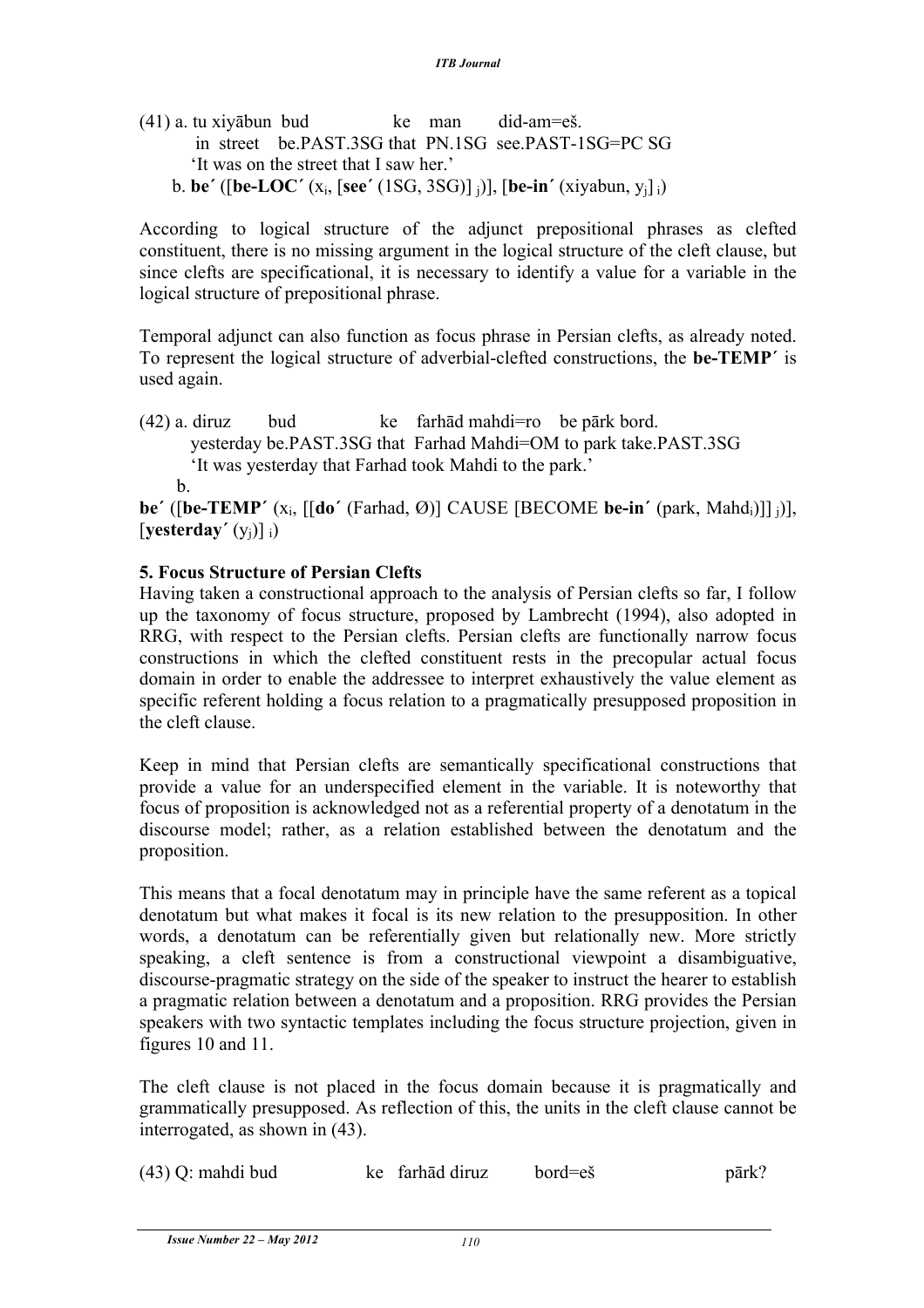Mahdi be.PAST.3SG that Farhad yesterday take.PAST.3SG=PC.3SG park 'Was it Madi that Farhad took to the park?'

 A: na, māni (bud)/\* na, sinamā/ \* na, dišab [ke farhād diruz bord=eš park]. no Mani (be) no cinema no last night 'No, it was Mani.'

Let's have a look at the information distribution in the example in (44), taken from *Bufe kur* 'the blind owl' [Hedayat 1936].

(44) tanhā marg ast  $ke$  dorug ne-mi-gu-(y)ad! hozur=e only death be.PRES.3SG that lie NEG-IMPF-tell.PRES-3SG presence=EZ marg hame=(y)e mouhumāt=rā nist-o nābud mi-kon-ad. death all=EZ hallucinations=OM destroy-CONJ ruin IMPF-do.PRES-3SG mā bačče=(y)e marg hast-im va **marg ast ke mā=rā** PN.1PL child=EZ death be.PRES-1PL and death be.PRES.3SG that PN.1PL=OM **az faribkāri-hā=(y)e zendegi nejāt mi-dah-ad**. from deceit-PL=EZ life save IMPF-give.PRES-3SG

 'It is only death that does not lie. Death existence annihilates all hallucinations. We are the children of death and it is death that rescues us from the deceits of life.' P.69

I would like to turn to the relational and referential givenness/newness and relational givenness/newness distinction (Gundel 2004, 2008) where the former is defined in terms of a semantic/conceptual partition of a sentence into two complementary parts, x and y; x is what the sentence is about and y is what is predicated about x, and the latter is defined in terms of the relation between a linguistic expression and a corresponding entity in the discourse model that is based on the referential Givenness Hierarchy (Gundel et al 1993). In (44), the cognitive status of the clefted constituent *marg* is referentially presupposed/ given because it is 'in-focus' of the preceding discourse model. Likewise, the cleft clause material is referentially presupposed because it at least entails 'uniquely identifiable' in the proposition 'x mā=rā az faribkārihā=(y)e zendegi nejāt midahad'.

Interestingly, being directly evoked in the discourse, the clefted constituent bears a focus relation to the propositional content of the cleft clause (as it is projected in the PRED node of the syntactic template in figure 4.10) on the grounds that it establishes a 'new' relation to an indirectly-evoked mistaken belief that death could be the endpoint of life. The author would be inclined to convey to his addressee (probably afraid of death) that death is not the end, rather a rebirth by the stating *mā bačče=ye marg hastim* 'we are the children of death'. Accordingly, *marg* is considered relationally new.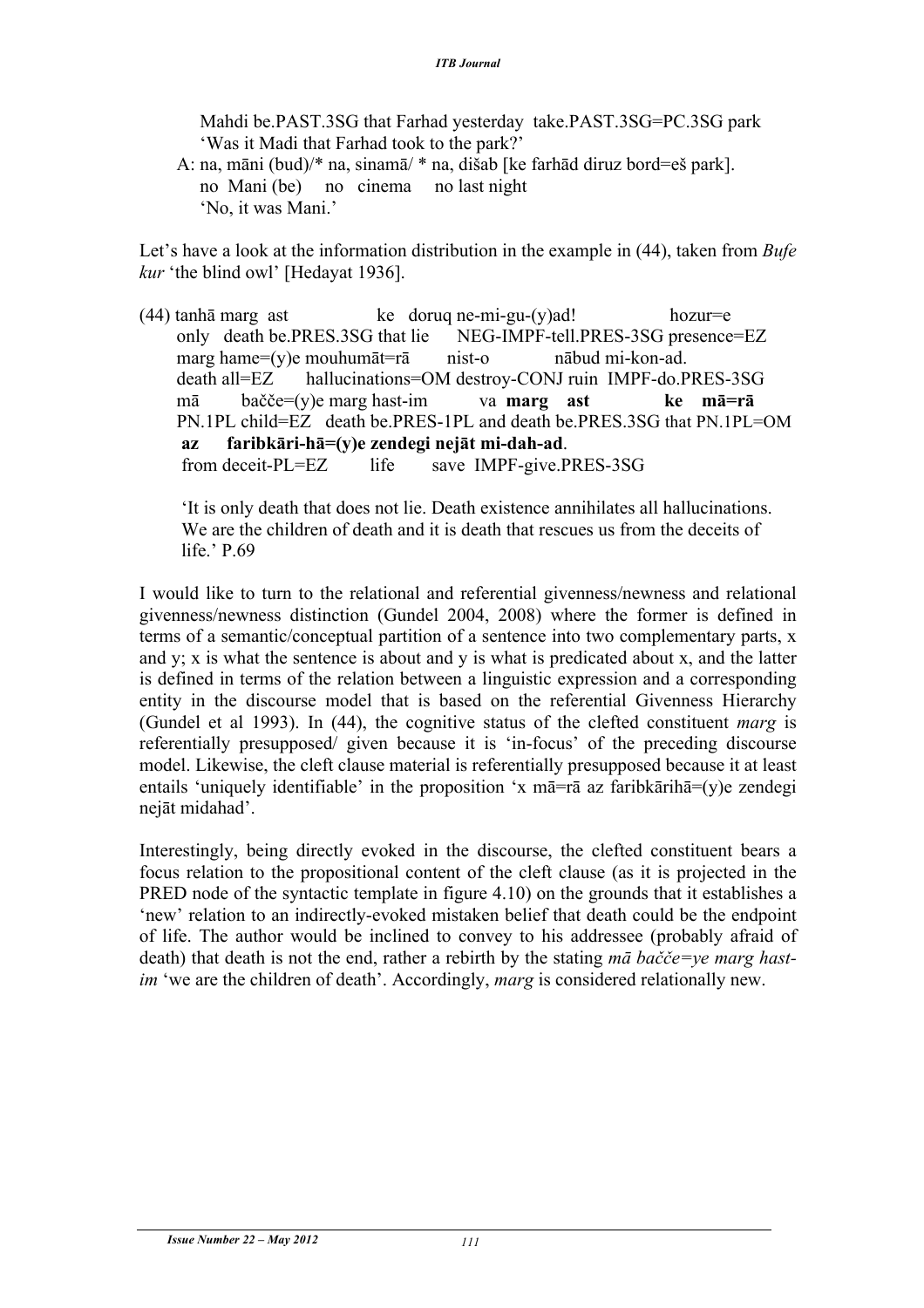

**Figure 10: Persian NP-clefted syntactic template with focus structure projection**



To elaborate on the relational status of the relative clause [RC] proposition, I employ the notions of Knowledge-presupposition [k-presupposition] and Topicalitypresupposition [T-presupposed] in Lambrecht (2001). The RC-proposition in the cleft clause is known to the hearer as it is a part of pragmatic presupposition, i.e. Kpresupposed (the hearer is ready to take for granted at utterance time that death will rescue us from life deceits)); yet it is not of hearer's current interest; hence not Tpresupposed (the topicality of the RC-proposition is not sufficiently salient to be 'ratified'/ pragmatically accommodated, that is , the hearer is not expected to be given information about death's capability to rescue humans). This leads us to consider the RC-proposition of (44) as relationally new. To summarize, the cleft sentence above is a sample of informative-presupposition, evidenced by the primary stress falling on an element inside the cleft clause, namely *nejāt*. Khormai and Shahbaz (2010) argue that in case of informative-presupposition clefts, the hearer is cognitively invited to evaluate the proposition in the cleft clause as given. This is what Lambrecht (1994) calls 'pragmatic accommodation', a discourse strategy that enables the interlocutors to push forward the discourse model.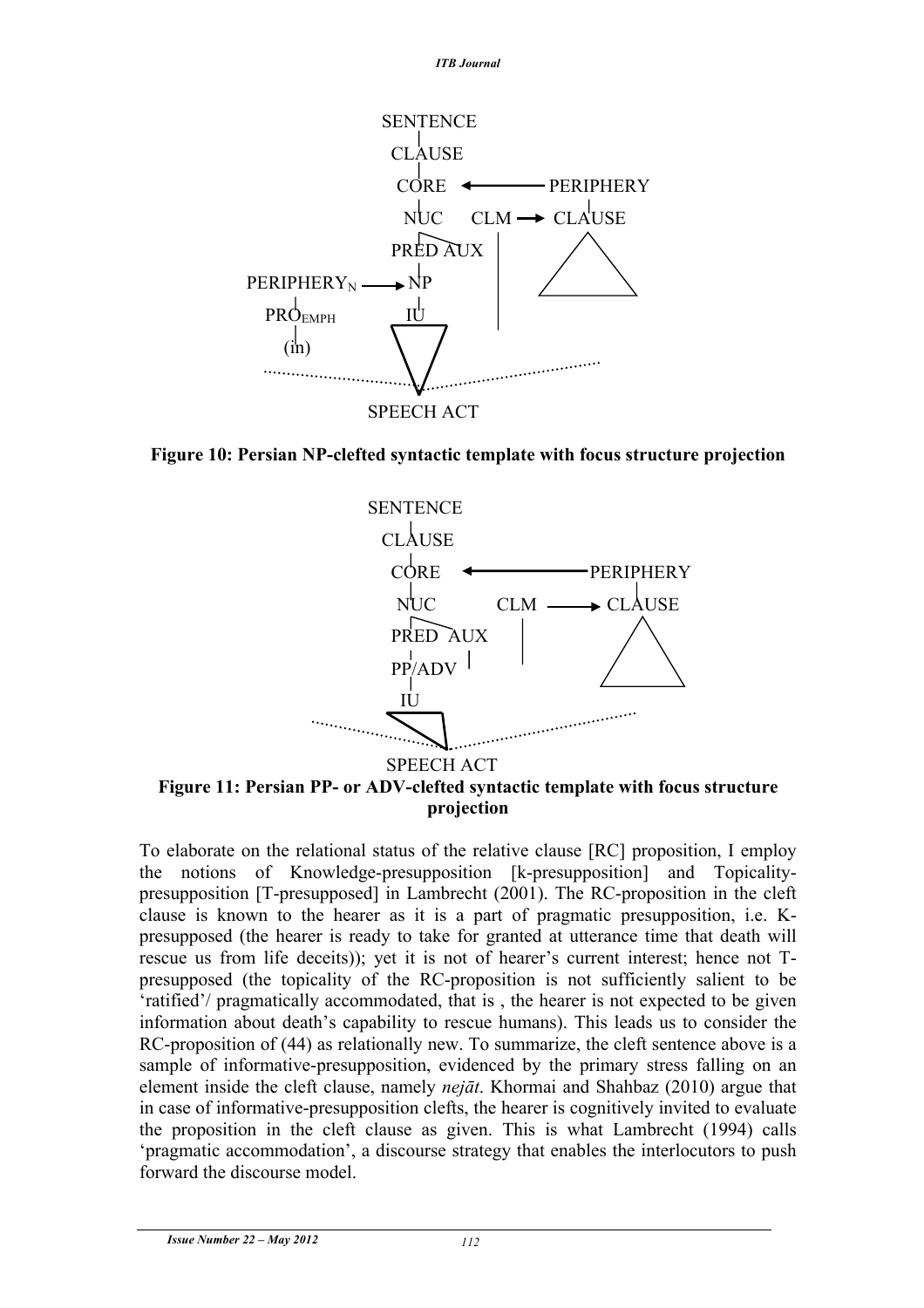| Clefted constituent | Cleft clause                                     |
|---------------------|--------------------------------------------------|
| marg                | X ke mārā az faribkārihāye zendegi nejāt midahad |
| Referentially given | Referentially given                              |
| Relationally new    | Relationally new                                 |

## **Table 1: Referential and relational givenness in (44)**

Now consider the informational pattern in (45), excerpted from *ruzegār-e separi šodeye mardom-e sālxorde* 'the bygone era of the senile people' [Dowlatabadi 1998].

(45) har do tā=šān barādar-hā=(y)am bud-and, ham abdus=rā each two CL=PC.3PL brother-PL=PC.1SG be.PAST-3PL also Abdus=OM dust dāšt-am va ham yadegār=rā ke bad az ān nāxuši ham love have.PAST-1SG and also Yadegar=OM that after from that sickness also nākār shod ke shod. bad az marg=e inefficient become. PAST. 3SG that become. PAST. 3SG after from death=EZ. pedar=am, **in barādar-hā=(y)am bud-and ke man=rā** father=PC.1SG this bother-PL=PC.1SG be.PAST-3PL that PN.1SG=OM **be yād=e u mi-andāxt-and**. (p.31) to memory=ez PN.3SG IMPF-cast.PAST-3PL 'Both of them were my brothers; I loved both Abdus and Yadegar, who became inefficient after that sickness. After my father's death, it was my brothers who reminded me of his memory.'

The cognitive status of the cleft clause is always referentially given. The cognitive status of the clefted constituent is referentially given too, as there are direct mentions of it in the previous sentences. The cleft clause material is relationally given because it is inferrable from the expression *bad az marg=e pedar-am* 'after my father's death' that when a person passes away (specially a family member), his relative think of him after his death. Therefore, the proposition 'x ke man=rā be yād=e u mi-andāxt-and' is relationally given. In other words, the RC-proposition topicality is construed as pragmatically ratified/ accommodated. Arguably, the clefted constituent still holds a focus relation to the presupposed RC-proposition, hence relationally new. This type of sentence is the prototypical case of clefting (stressed focus *it*-clefts), for the cleft clause is both referentially and relationally given and the clefted constituent is relationally new. The primary stress falls on the clefted constituent.

Last but not the least, it is evident that RRG can explicitly formalize the expression of information structure with the help of actual focus domain, that is, the clefted constituent, no matter its referential coding, bears a new/focus relation to the RCproposition, regardless of the mental or relational representation of the cleft clause.

| <b>Clefted constituent</b> | Cleft clause                         |
|----------------------------|--------------------------------------|
| barādar-hā=yam             | x ke man=rā be yād=e u mi-andāxt-and |
| Referentially given        | Referentially given                  |
| Relationally new           | Relationally given                   |

## **Table 2: Referential and relational givenness in (45)**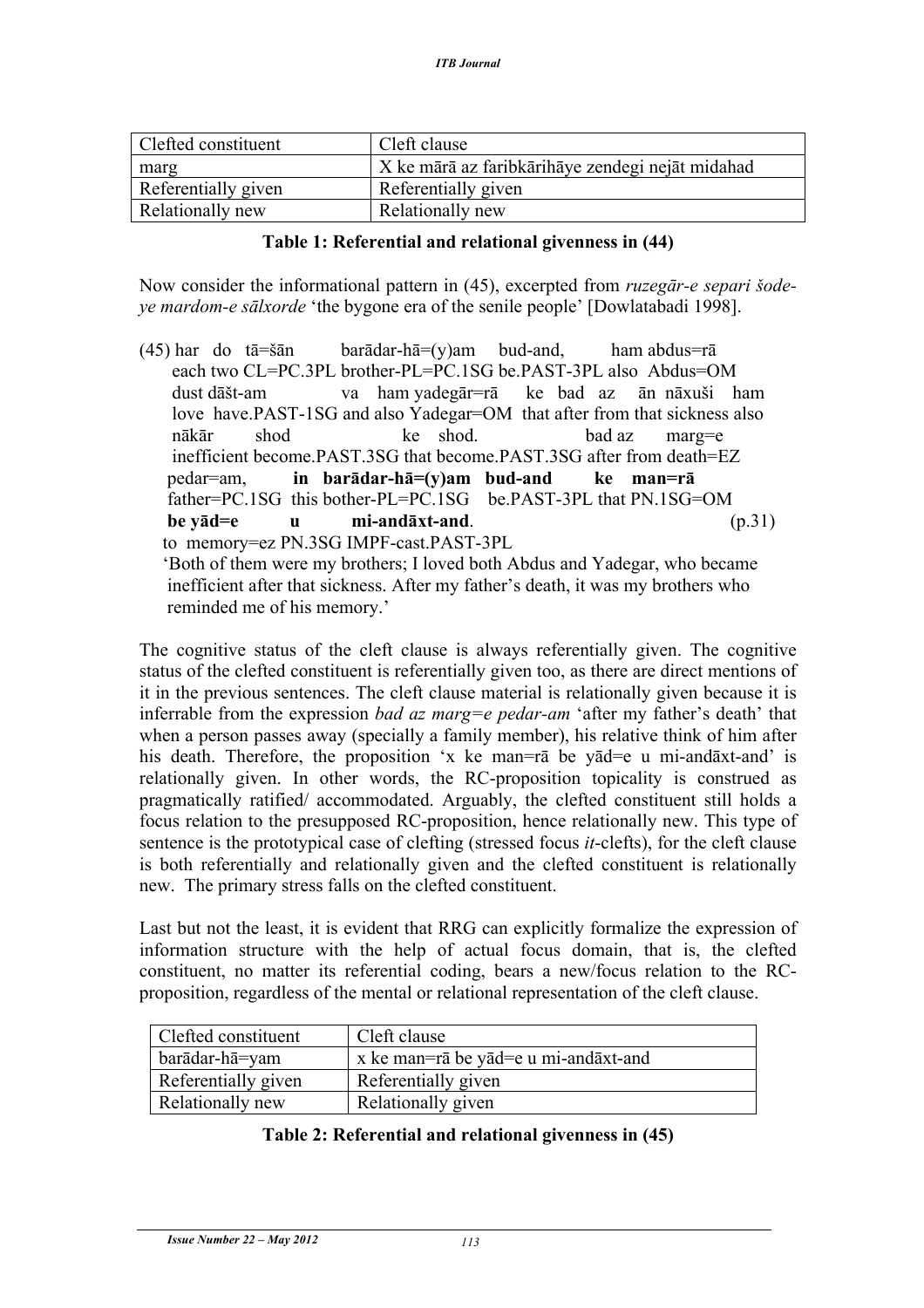## **6. Information Structure-Syntax Interface in Cleft-like Constructions in Persian**

In this part, an argument will be developed regarding the existence of two other constructions prevalent in Persian discourse which bears remarkable resemblance to Persian cleft constructions.

Extrapositional sentences are the hallmark of such affinity. This section argues that these two types of information packaging devices in Persian discourse can indeed be differentiated by the interaction of constituent projection and focus structure projection in the RRG theory. Both extraposition and clefting are thematically marked grammatical constructions with which the natural language users are provided the possibility to depart from the unmarked expression of sentences, e.g. clefting in Persian represents a markedly structuring of a non-focal argument as focal by placing it in the precopular position of a matrix clause. On the other hand, extraposition is moving a clause out of the subject domain and placing it sentence-finally. The structural similarity of these two can be represented in the following way, proposed by Calude (2008).

(46)

a. Persian cleft sentence:  $(in) + c$  clefted constituent + copula + cleft clause

b. Persian extraposed sentence: (in) + remainder predicate +copula + extraposed clause

Here I present an example of extraposition in Persian, taken from *čerāqhā rā man xāmuš mikonam* 'the lights, I'll turn off' [Pirzad 2001].

 $(47)$  in mohem nabud ke ninā šelaxte ast va be qoul=e this important NEG-be.PAST.3SG that Nina untidy be.PRES.3SG and to word=EZ madar tu=(y)e xāne=aš šotor bā bār=aš gom mother in=EZ house=PC.3SG camel with burden=PC.3SG lost mi-sha-(v)ad. **in mohem bud ke ninā va gārnik bā** IMPF-beome.PRES-3SG this important be.PAST.3SG that Nina and Garnik with **ham xub va xoš bud-and**. (P. 22) together good and happy be.PAST-3PL 'It was not important that Nina is untidy and as her mother says, a camel with its burden is lost in her house. It was important that Nina and Garnik are happy and prosperous together.'

The ambiguity between clefting and extraposition can be solved in the first place via the information structure which is the reflection of their discourse functions. As already mentioned, clefts are focus marking devices, highlightening or contrasting bits of information, that is, they are in fact attention markers (Miller and Weinert 1998: 301). Extraposition, on the other hand, is associated with the avoidance of having complex subjects at the beginning of the sentence serving the two principles of end-focus and end-weight (Quirk et al. 1985: 863). Extraposition in principle patterns with the Given-Before-New principle (Gundel 1985; 1988) and also with the Communicative Dynamism proposed by the Prague School. For instance, in (47), the hearer's mind has been previously impregnated with the presupposition that something is important and the speaker, because of the syntactic heaviness and a high degree of informativeness in the new element, finds it expedient to lighten the load of the element by 'demoting' it from the subject position to the end of the sentence. To follow up the above-mentioned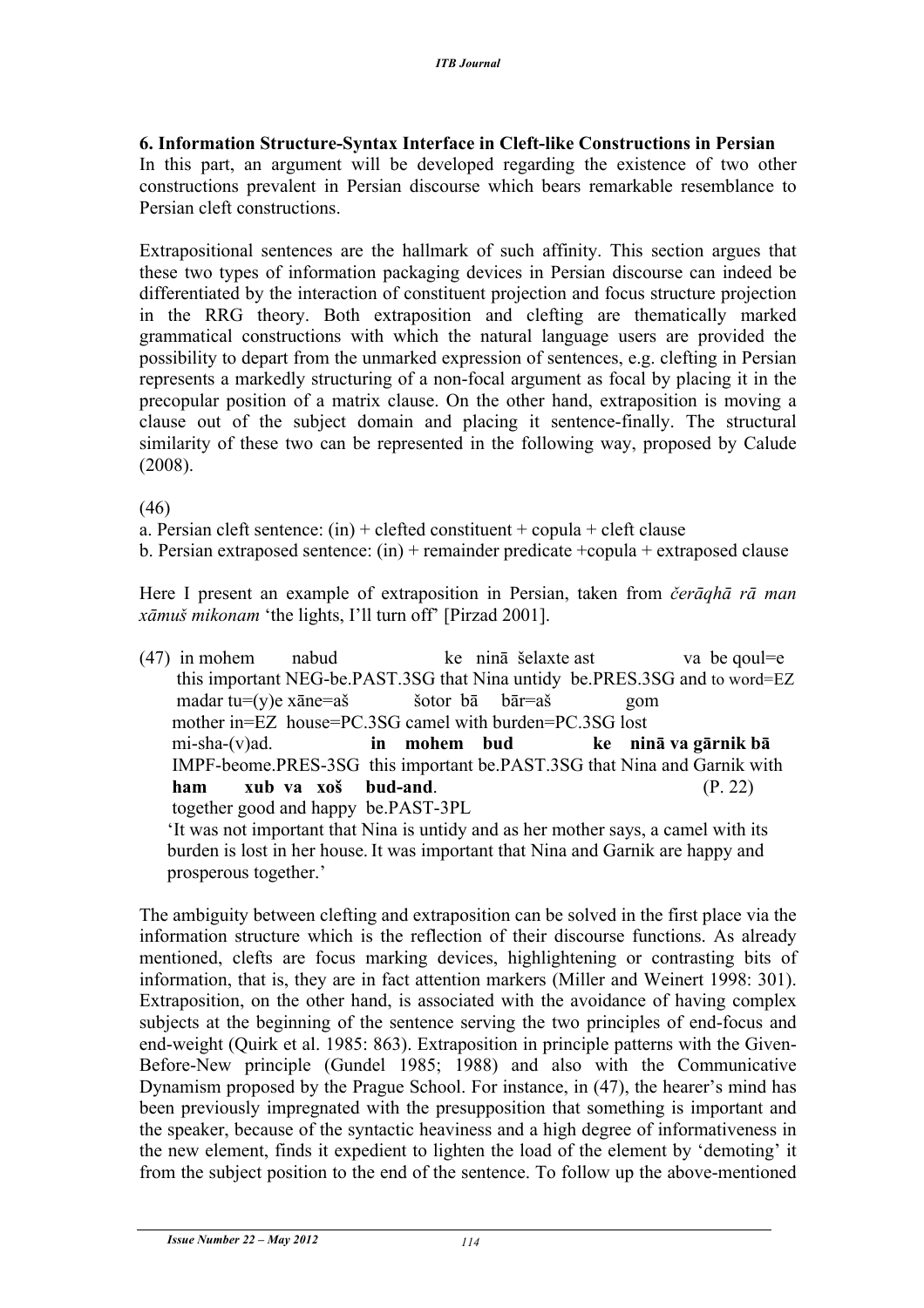comment, I represent how the information is organized in (47) in figure 12 by using the syntactic and focus structure representations in RRG. The nexus-juncture relation in extraposition is daughter clausal subordination because the extraposed clause is both informationally and structurally dependent on the matrix clause whereas this relationship in clefts is of ad-core subordination alongside the cleft clause is placed in the periphery of the matrix clause.

It was previously pointed out in (9) that the focus domain in complex sentences can extend over the subordinate clause if and only if the subordinate clause is the direct daughter of the clause node which is modified immediately by the IF operator. Figure 12 shows that the subordinate clause meets the condition and consequently, the focus domain encompasses the extraposed clause. More specifically, the actual focus domain falls upon it because it contains new information.



**Figure 12: Syntactic representation of Persian extraposed sentences along with the focus structure projection**

Extraposition accords with the Persian speakers' communicative competence in the placement of the heavy complex NP to the end part of the sentence because processing a sentence starting off with a complex NP of strong informativeness would be high-cost for them communicatively.

This discourse strategy of Persian speaker can be stored in a syntactic template in which the extraposed clause lies in the actual focus domain. It is worth noting that '*in*' has been treated as demonstrative in the syntactic template of extraposition in figure 13, while '*in*' in clefting as emphatic in the syntactic template of clefting in figure 10.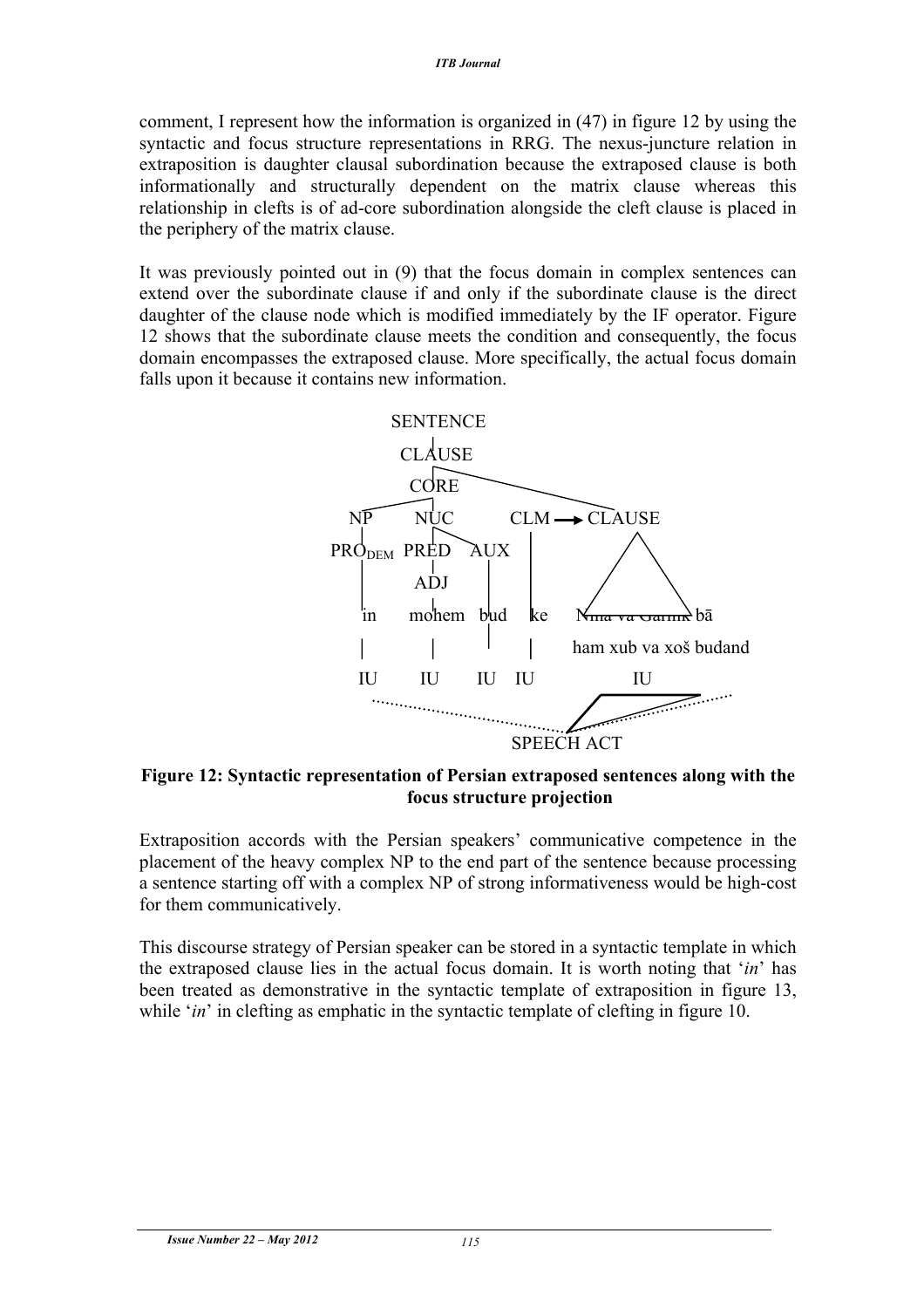

**Figure 13: Syntactic template for Persian extraposed sentences along with the focus structure projection**

The point here is that the demonstrative in extraposed constructions functions as core argument, due to its agreement with the copula, but the emphatic element in the cleft constructions functions as a nominal adjunct in the NP periphery because of its agreement failure with the copula. The optional presence of demonstrative in extraposition is justified with the pro-drop parameter of Persian as a null subject language, while the optional presence of '*in*' in the cleft sentences needs to be justified by the Persian speakers' communicative competence to intensify the focus marking function of clefts. In other words, Persian syntax on one hand, prepares the grounds for the deictic '*in*' in the extraposition to be interpreted anaphorically (i.e. the subject position of the demonstrative) and Persian discourse stylistics takes the responsibility to interpret '*in*' in the clefting emphatically when it comes to the incapability of syntactic features (i.e. agreement failure of the emphatic).

The treatment of '*in*' as demonstrative is also confirmed by Karimi (2005: 92). She suggests that subordinate extraposed clauses are indeed headed by an NP viz. the demonstrative *in*, as in (48). The obligatory presence of '*in*' in (48b) and the possibility that the demonstrative in Persian can replace the whole DP, as demonstrated in (49), give evidence that *in* is an anaphoric expression in the subject position. From an RRG perspective, the sentence in (48a) is an example of daughter clausal subordination as it has been indicated in figure 12. The sentence in (48b), on the other hand, represents an example of ad-core NP subordination (Van Valin and Lapolla 1997:509) where the demonstrative is placed in the  $NUC<sub>N</sub>$  and the relative clause is adjoined to the  $CORE<sub>N</sub>$ . The layered structure of the clause in (48) is given in figures 14 and 15.

- (48) a. (in) vāzeh-e  $[\text{c}_P\text{ke } \text{kim} \text{ig} \text{d} \text{o} \text{xt} \text{a} = \text{e} \text{xubi-(y)e}]$ . (Extraposition) (this) clear-be.PRES.3SG that Kimiya girl=EZ good-be.PRES.3SG 'It is clear that Kimiya is a good girl.'
	- b.  $\lceil \text{ppin} \rceil$   $\lceil \text{cpke} \rceil$  kimiyā doxtar=e xubi-(y)e]] vāzeh-e. (Non-extraposition)
	- b΄. \*[CPke kimiyā doxtar=e xubi-(y)e] vāzeh-e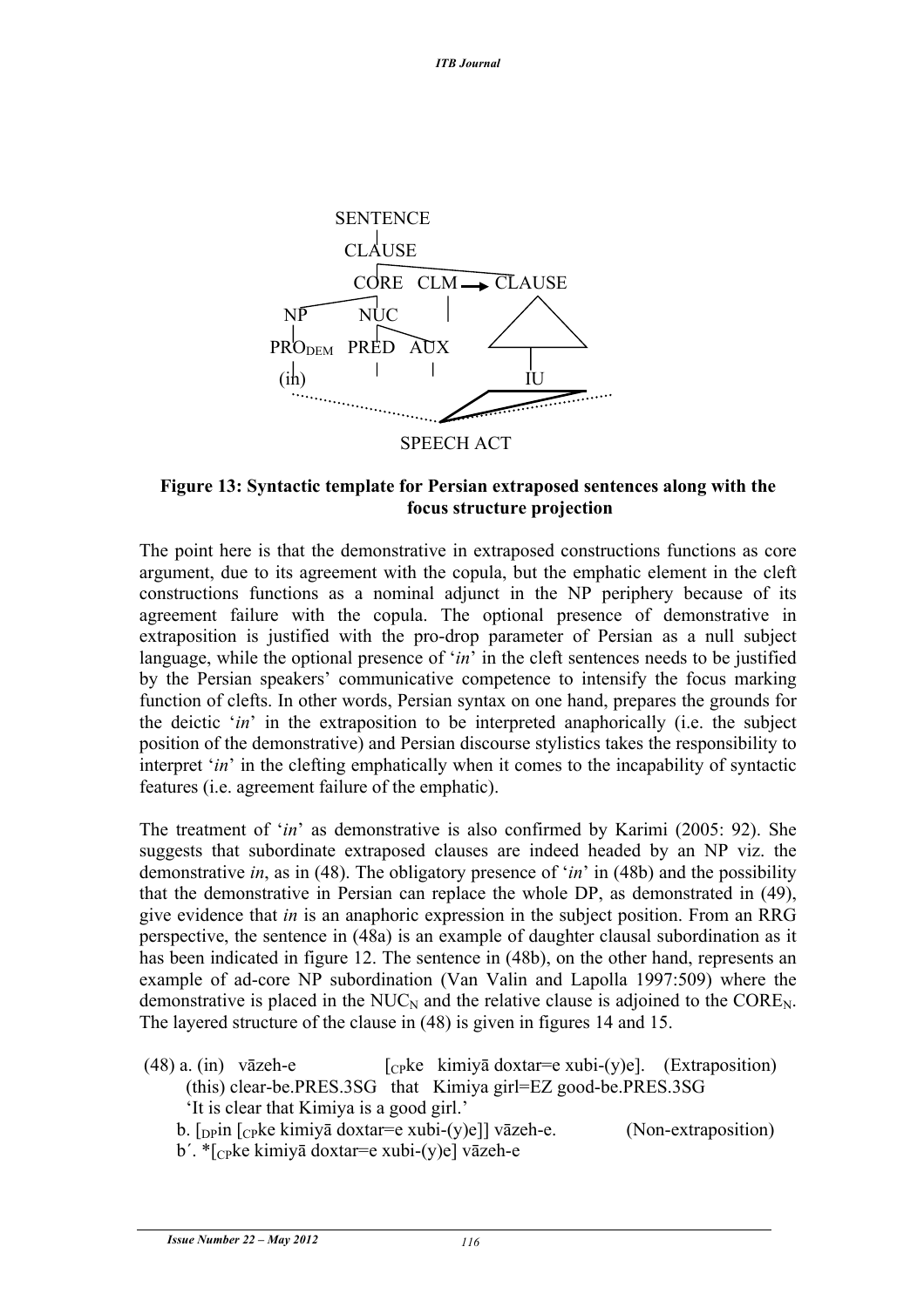(49) in vāzeh-e. this clear-be.PRES.3SG 'It is clear.'

Van Valin and Lapolla (1997: 527) assert that since the expletive pronoun contributes to the semantic interpretation of the sentence in the way that it refers to a *that*-clause outside the core, it must be a part of semantic representation. This is the case in the Persian extraposed construction where '*in*' refers to the subordinate *ke*-clause; thus participates in the semantic representation whereas in Persian cleft construction, '*in*' is not a part of semantic representation because of its very syntactically as well as semantically dummy nature, as discussed earlier. Further, the demonstrative indicates the function of the *ke*-clause as actor or undergoer. Logical structures of (48a) and (b) are given in (50) and (51) respectively.

```
(50) be΄ ([3SG DEMi, [be΄ (Kimiya, [ good girl΄])]i], [clear΄])
(51) be΄ ([be΄ (3SG DEM, [be΄ (Kimiya, [good girl΄])])], [clear΄])
```


 $PRO<sub>DEM</sub>$  NP NUC

NP AUX

in ke kimiyā [doxtar=e xubi]-ye vāzeh-e

**Figure 15: Ad-core NP subordination in Persian**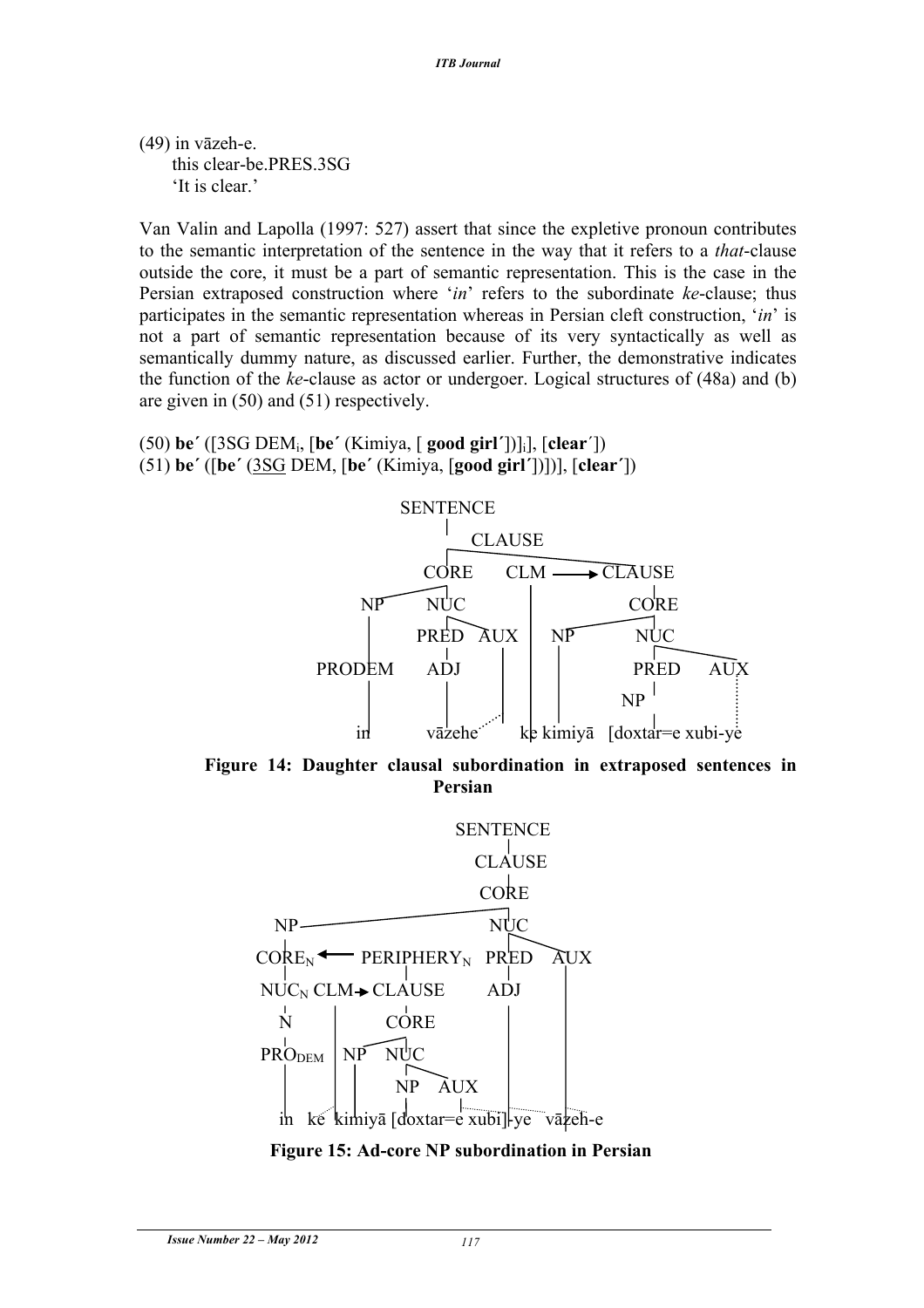To provide further proof in support of '*in*' differentiation in the Persian cleft and extraposed constructions, I employ a transformational test, partly similar to the one proposed by Calude (2008), according to which the process of reinstating the extraposed clauses to its original position will result in grammaticality, while doing the same to the cleft clause will bring about ungrammaticality. Consider the reinstatement process in (48a), repeated below as (52), and in (11), repeated as (53).

(52) Reinstatement test:

in vāzeh-e ke kimiyā doxtar=e xubi-(y)e.

in ke  $\overline{k}$ imiyā doxtar=e xubi-(y)e vāzeh-e. = grammatical result  $\Rightarrow$  Extraposition

(53) Reinstatement test:

in farhād bud ke širin=rā dust dāšt.

?? in ke širin=rā dust dāšt farhād bud. = ungrammatical result  $\implies$  Clefting

One might claim that the result of the reinstatement test on (53) is acceptable, but a far closer look reveals that its oddity will be removed if we take the sentence in (54) into consideration. In other words, the grammatical form is a pseudocleft sentence.

(54) un ke širin=rā dust dāšt farhād bud. that that Shirin=OM love have.PAST.3SG Farhad be.PAST.3SG 'The one who loved Shirin was Farhad.'

Aside from the extrapositional sentences, other sentences can be found bearing structural similarity to the cleft sentences. Again, this is information structure that can help us distinguish between them although syntactic features sometimes prove helpful. Consider the examples in (55) and (56).

- (55) a. vasat=e rāhrou bud-**Ø** ke nedā zang zad. middle=EZ doorway be.PAST-**3SG** that Neda ring hit.PAST.3SG 'It was in the middle of the doorway that Neda Rang.'
- (56) vasat=e rāhrou bud-**am** ke nedā zang zad Middle=EZ doorway be.PAST-**1SG** that Neda rang. 'When I was in the middle of the doorway, Neda Rang'

The only criterion which enables us to distinguish between the two sentences is the bound morpheme marked on the copula. In  $(55)$ , the agreement marker is a  $3<sup>rd</sup>$  person zero morpheme, indicated here for the clarity sake, while it is overt  $1<sup>st</sup>$  person morpheme. According to the formulization of cleft constructions, the  $3<sup>rd</sup>$  person agreement morphology signals that a PP or an ADV has been clefted. As for (56), I consider it to be a kind of fronted adverbial construction, representing a sentential subordination which involves sentences or clauses occurring in the right- or leftdetached position (Van Valin 2005: 192). The relation between of the adverbial subordinate clause to the core it modifies is the same as that of a peripheral PP modifying a core. Therefore, since a fronted peripheral PP occurs in the LDP, a fronted adverbial clause can appear, by comparison, in the same position. Van Valin and Lapolla (1997: 228) argue that the elements in the LDP are always topical; hence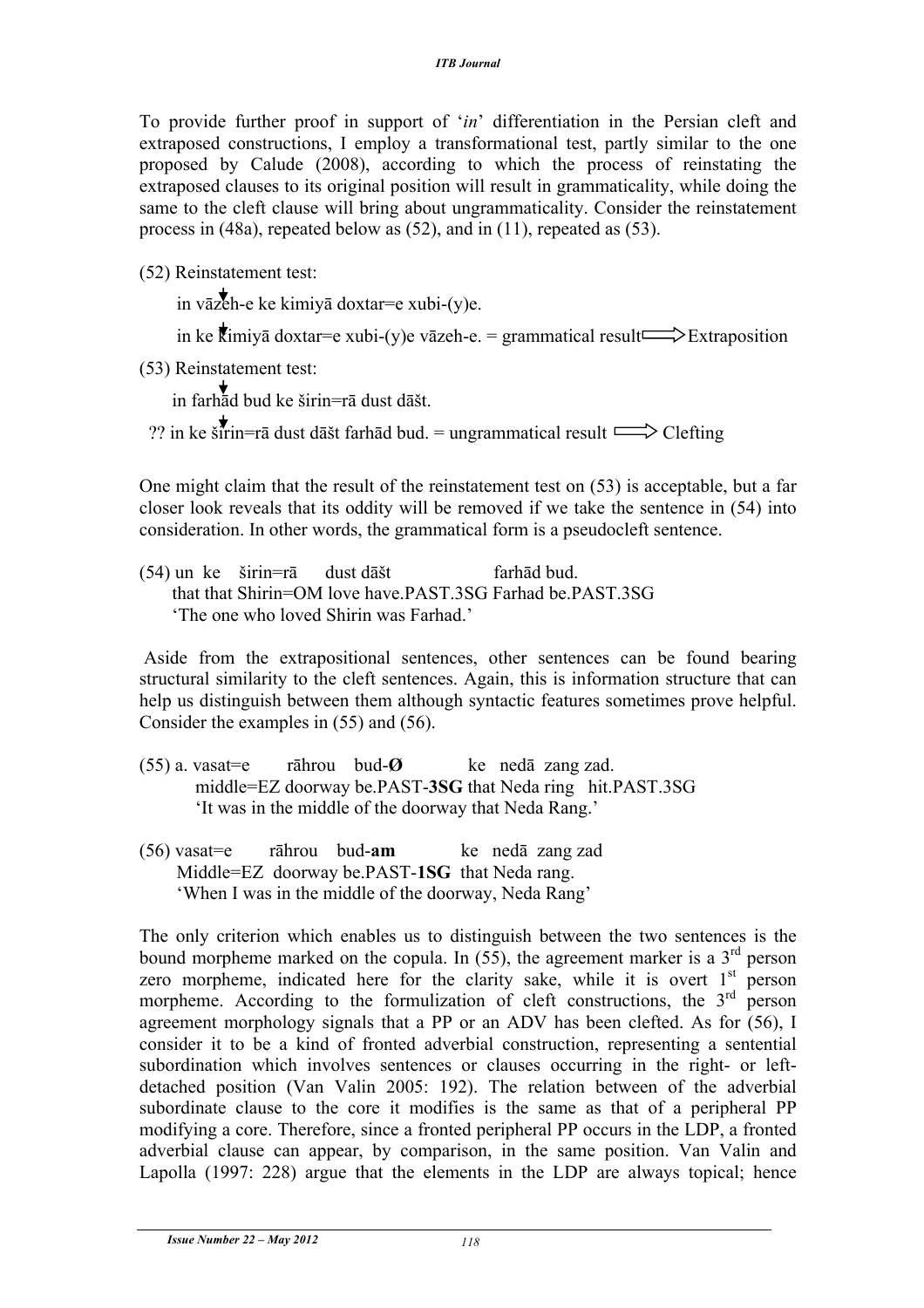outside of the actual focus domain. Regarding all this, I represent the syntactic and focus structure of (55) in figure 16 together with the semantic representations of the two sentences in  $(57)$  and  $(58)$ .

(57)

**be΄** ([**be-LOC΄** (xi, [**do΄** (Neda, [**ring΄** (Neda)])] j)], [**be-in middle of΄** (rāhrou, yj)]i)

(58)

**be-in middle of΄** ([rāhrou, 1SG)], [**do΄** (Neda, [**ring΄** (Neda)])])



 **Figure 16: Information structure-syntax interface in Persian fronted adverbial**

The potential focus domain in figure 16 does not extend over the fronted adverbial clause because it is not the direct daughter of the clause immediately dominated by IF operator. The actual focus domain falls on the whole clause, that is, any item in it can be actually brought into focus. Crucially, *ke* appears to be able to emphasize any NP or the entire clause in Persian as an emphatic (Windfuhr 1979: 71).

# **7. Grammatical Relations and Constructional Schemas in Persian clefts**

RRG takes a somewhat different view of grammatical relations, which are defined in terms of the neutralization of semantic macroroles for syntactic reasons in specific constructions. To begin with, I get into the determination of the PSA in sentences in which NPs are clefted. Since clefts consist of two clauses, it seems that each has its own PSA.

In Persian cleft constructions, there is a neutralization with respect to the omitted argument in the subordinate cleft clause, i.e. both actor and undergoer can be regarded as PSA, for either can function as clefted constituent. This means the PSA in the cleft constructions is a syntactic pivot. Given that *in* cannot occur when the clefted constituent is not an NP, and it is optional with clefted NPs, it would be best to take the form without *in* as basic.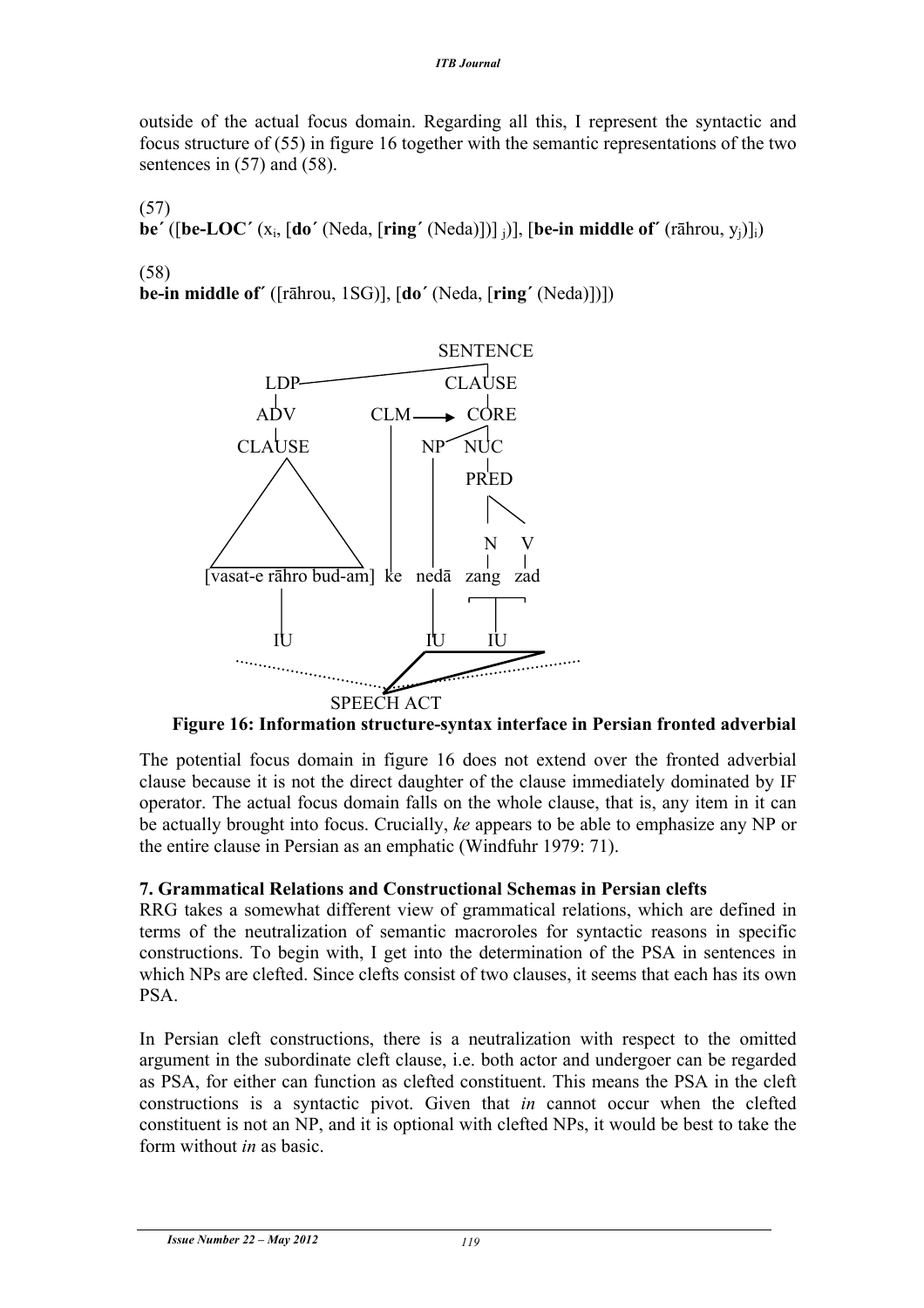| (59) a. farzād <sub>i</sub> bud                                     |                                           | ke $\left[ \cdot \right]$ aste sod. (Undergoer of an intransitive verb)             |
|---------------------------------------------------------------------|-------------------------------------------|-------------------------------------------------------------------------------------|
| Farzad be.PAST.3SG that                                             |                                           | tired become.PAST.3SG                                                               |
| 'It was Farzad who became tired.'                                   |                                           |                                                                                     |
| b. mehrdād <sub>i</sub> bud                                         |                                           | ke $\begin{bmatrix} 1 \\ 1 \end{bmatrix}$ dar raft. (Actor of an intransitive verb) |
|                                                                     | Mehrdad be.PAST.3SG that PREV go.PAST.3SG |                                                                                     |
| 'It was Mehrdad who ran away.'                                      |                                           |                                                                                     |
| c. farhād <sub>i</sub> bud ke $\int$ <sub>i</sub> [sar=eš=o šekast. |                                           | (Actor of a transitive verb)                                                        |
|                                                                     |                                           | Farhad be.PAST.3SG that head=PC.3SG=OM break.PAST.3SG                               |
| 'It was Farhad who broke his head.'                                 |                                           |                                                                                     |
| d. nedā <sub>i</sub> bud ke bačče-hā $\int$ <sub>i</sub>            |                                           | mi-zad-an=eš                                                                        |
|                                                                     |                                           | (Undergoer of a transitive verb)                                                    |
| Neda be.PAST.3SG that kid-PL                                        |                                           | IMPF-hit.PAST-3PL=PC.3SG                                                            |
| 'It was Neda that the kids hit.'                                    |                                           |                                                                                     |

The clefted constituent, however, is a double controller because it controls both the core-internal phenomenon viz. verb agreement in the matrix clause, and it controls the interpretation of the missing argument in the linked core. As for the PSA when the clefted constituent is a prepositional phrase or an adverbial, I claim that there is no PSA in the matrix clause because PSAs must be core-level phenomena, and also because the agreement is not marked on the copula (unless the clefted constituent is an argument adjunct prepositional phrase). The cleft clause yet has a PSA which controls the verb agreement in it. I discussed earlier that '*in*' in NP-clefted constructions performs emphatically as the copula fails to agree with it; thus I can lay down the following rules with respect to case assignment in Persian cleft constructions.

- (60) Case marking rules for Persian NP-clefted constituent constructions:
	- PSA: double syntactic controller in the matrix core and syntactic pivot (the missing argument)
	- a. Matrix core

 Assign nominative case to the PSA, which is zero marked (even if the emphatic *in* is present).

b. Linked core

 1. Assign accusative case (=*rā*) to the non-PSA macrorole in the linked core when it is not identical with the PSA in the matrix core, or

- 2. assign accusative case (pronominal cliticization) to the PSA in the linked core (syntactic pivot) when it is identical with the PSA in the matrix core (a pronominal clitic appears on the subordinate predicator, coindexed with the PSA in the matrix core).
- $(61)$  Application of the rules in (a) and (b1) to  $(11)$ :

in farhādi bud ke [i\_\_\_\_] širin=**rā** dust dāšt.

| PSA (double controll Non-PSA MR) |                         |
|----------------------------------|-------------------------|
| $NOM$ (zero marking)             | $ACC(r\bar{a}$ marking) |

(62) Application of the rule in (a) and (b2) to (59d)

nedā<sub>i</sub> bud ke bačče-hā  $\left[ \begin{array}{cc} | & | \text{mi-zad-an} = \tilde{e} \end{array} \right]$ 

 $PSA$  (double controller)  $PSA$  (syntactic pivot)

NOM (zero marking)  $A\overset{\bullet}{\sim}C$  (pronominal cliticization)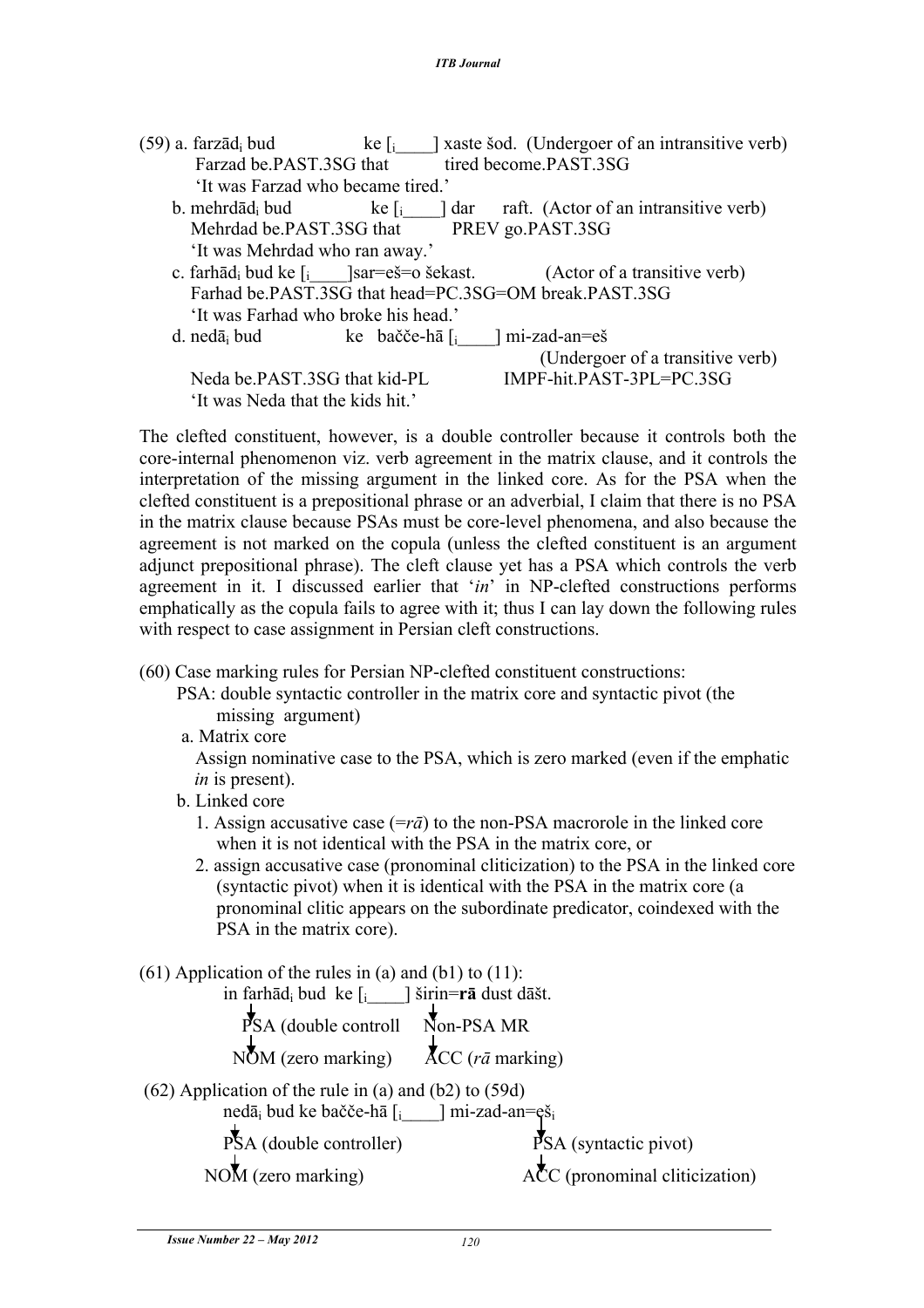Interestingly, the PSA in the matrix core turns out to be a 'triple controller': it controls the verb agreement in the matrix core, it controls the syntactic pivot in the linked core, and finally it controls the cross-reference with the pronominal clitic on the linked verbal core. To summarize the representation of the syntactic, morphological, semantic, and pragmatic features along with the nexus-juncture linkage type of the cleft types, a constructional schema is presented below for each of Persian cleft constructions.

Construction: Persian cleft construction with an NP as the clefted constituent

## **Table 4: Constructional template for Persian PP- or ADV-clefted constituent construction**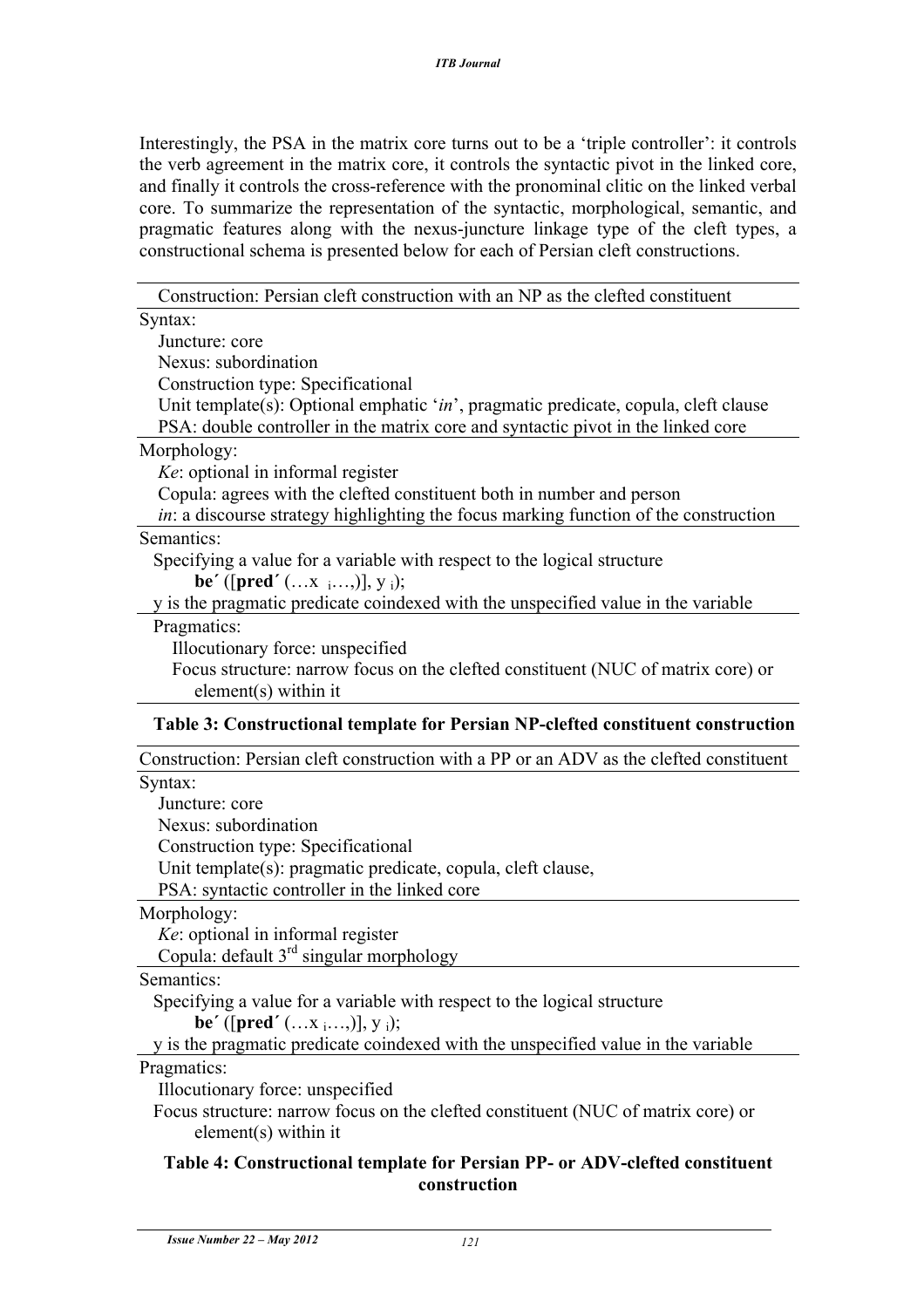#### **8. Conclusion**

This paper was devoted to the analysis of Persian cleft constructions which had not received much attention in the literature. It was delineated that that RRG can clear up unambiguously the complexity of Persian clefts as asymmetrical grammatical constructions the semantic and syntactic properties of which are not compositionally iconic.

Firstly, I went through the syntactic structure of Persian clefts and illustrated that the copula and the cleft emphatic pronoun are in fact syntactic devices that bring into focus a semantic argument of the cleft clause. '*in*' in the structure of clefts is an emphatic marker which does not modify the syntactic structure of the sentence because of its disagreement with the copula, but it contributes to the informational account of the construction. Therefore, I ended up with the appreciation that emphatic and anaphoric '*in*' in Persian discourse should be distinguished, as Dabir Moghddam (1992) speaks of the necessity to differentiate between the syntactic behaviour of the postposition *rā* as the marker of definite direct objects and its discourse function as the marker of secondary topicalization.

I also mentioned that the clefted constituent can be NPs, PPs, and ADVs, although the emphatic marker is omitted if the clefted constituent is a PP or an ADV and the agreement default morphology appears as  $3<sup>rd</sup>$  singular. The logical structure of Persian clefts represented explicitly the specificational function in the semantic structure through the coindexation of the second argument of the specificational predicate with an element in the logical structure of the embedded predicate. Despite that the clefted constituent is a semantic argument, interpreted referentially in the logical structure of the cleft clause; it has a predicative function playing as pragmatic predicate in the information structure of the cleft sentence. This absolutely originates from the nonisomorphic nature of the cleft constructions. Persian clefts align with the communicative competence of the speakers in the markedly expressing of the propositions that otherwise can be understood as the unmarked subject-predicate ordering; consequently, the clefted constituent bears a narrow focus relation to the proposition contained in the cleft clause. It was also discussed that the taking a constructional account towards the extraposed and fronted-adverbial sentences which are structurally akin to Persian clefts can shed light on the different patterns of information packaging in these sentences.

#### **References**

Abbott, Barbara.2000. "Presuppositions and Nonassertions". Journal of Semantics 32, 1419-1437.

Abney, Stephen.1987.*The English Noun Phrase in Its Sentential Aspect*. PhD dissertation, MIT.

Anvari, Hassan and Hassan Ahmadi-Givi.1989. *Persian Grammar*, Part 2. Tehran: Fatemi Pubication. Calude, Andreea S. 2008. "Clefting and Extraposition in English". *ICAME Journal* 32, 7-33.

Dabir-Moghaddam, Mohammad. 1992. "On the (In)dependence of Syntax and Pragmatics: Evidence from the Postposition ra in Persian". In D.Steinberg (Ed.), *Cooperating with Written Texts: The Pragmatics and Comprehension of Written texts*, 549-573, Berlin: Mouton de Gruyter.

Davidse, Kristin.2000. "A Constructional Approach to Clefts". *Linguistics* 38(6), 1101-1131.

Declerck, Renaat.1988. *Studies on Copular Sentences, Clefts and Pseudo-Clefts*. Leuven University press.

Dowlatabadi, Mahmoud.1998. *ruzegār-e separi šode-ye mardom-e sālxorde*. Tehran: češme Publication. E.Kiss, Katalin.1998. "Identificational Focus versus Information Focus". *Language* 74, 245-73. Gholam Alizade, Khosrou.1998. *The Structure of Persian Language*. Tehran: ehyā $\gg$ -e ketāb.

Gundel, Jeanette. 1985. "Shared Knowledge and Topicality". *Journal of Pragmatics* 9, 83-107.